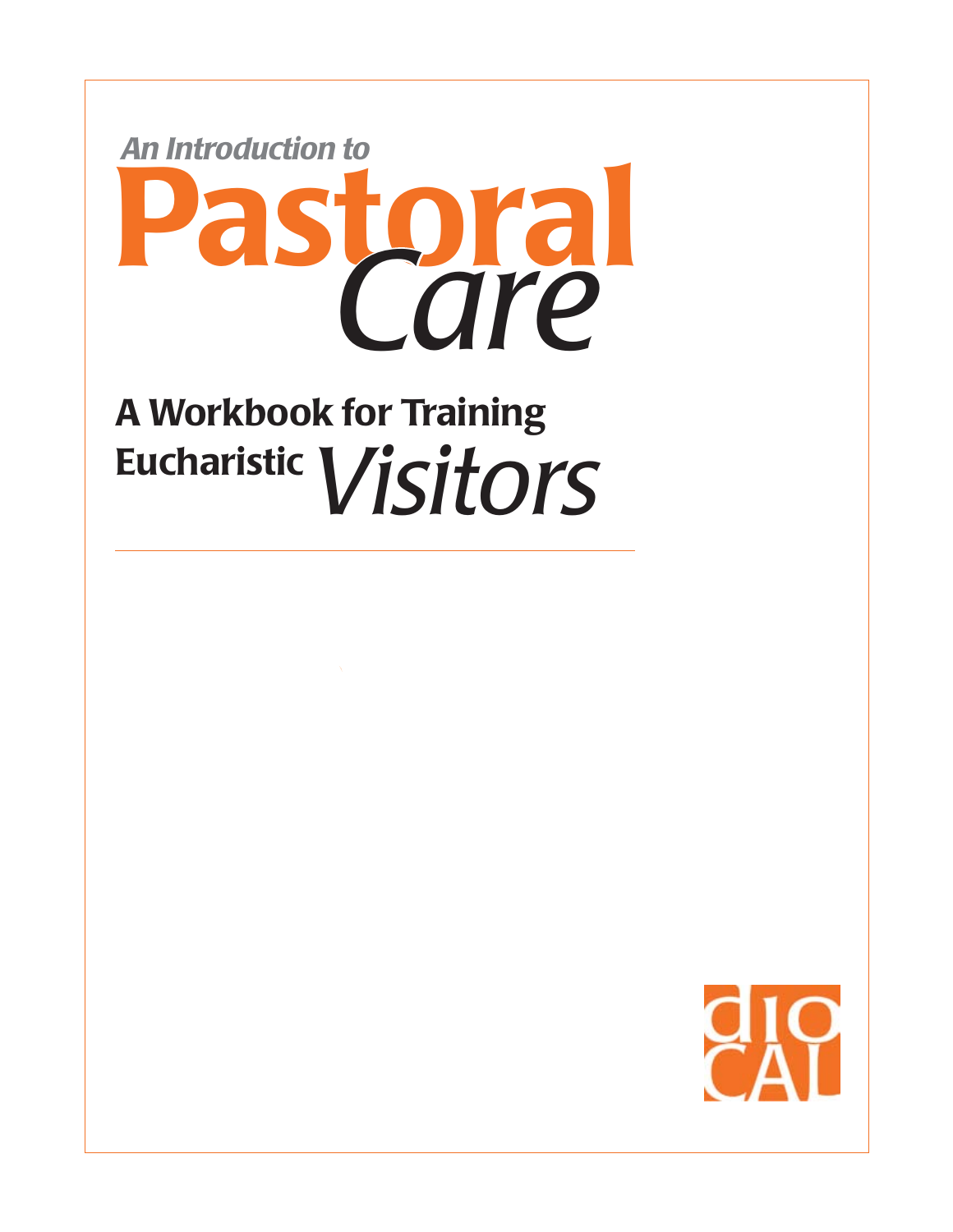## **Contents**

| Lesson One: What Does it Mean                                               |
|-----------------------------------------------------------------------------|
|                                                                             |
|                                                                             |
|                                                                             |
| Lesson Three: Pastoral Issues in Eucharistic Visiting 11                    |
|                                                                             |
|                                                                             |
|                                                                             |
| Lesson Five: Ethical Issues in Pastoral Care  19                            |
|                                                                             |
|                                                                             |
|                                                                             |
| Lesson Seven: Pastoral Care 28                                              |
|                                                                             |
|                                                                             |
| Distribution of Holy Communion<br>by Eucharistic Visitors to Persons Unable |
|                                                                             |
| Procedure for Returning Communion Kits34                                    |
|                                                                             |
| Feedback Form for Supervised EV Visit Two  37                               |

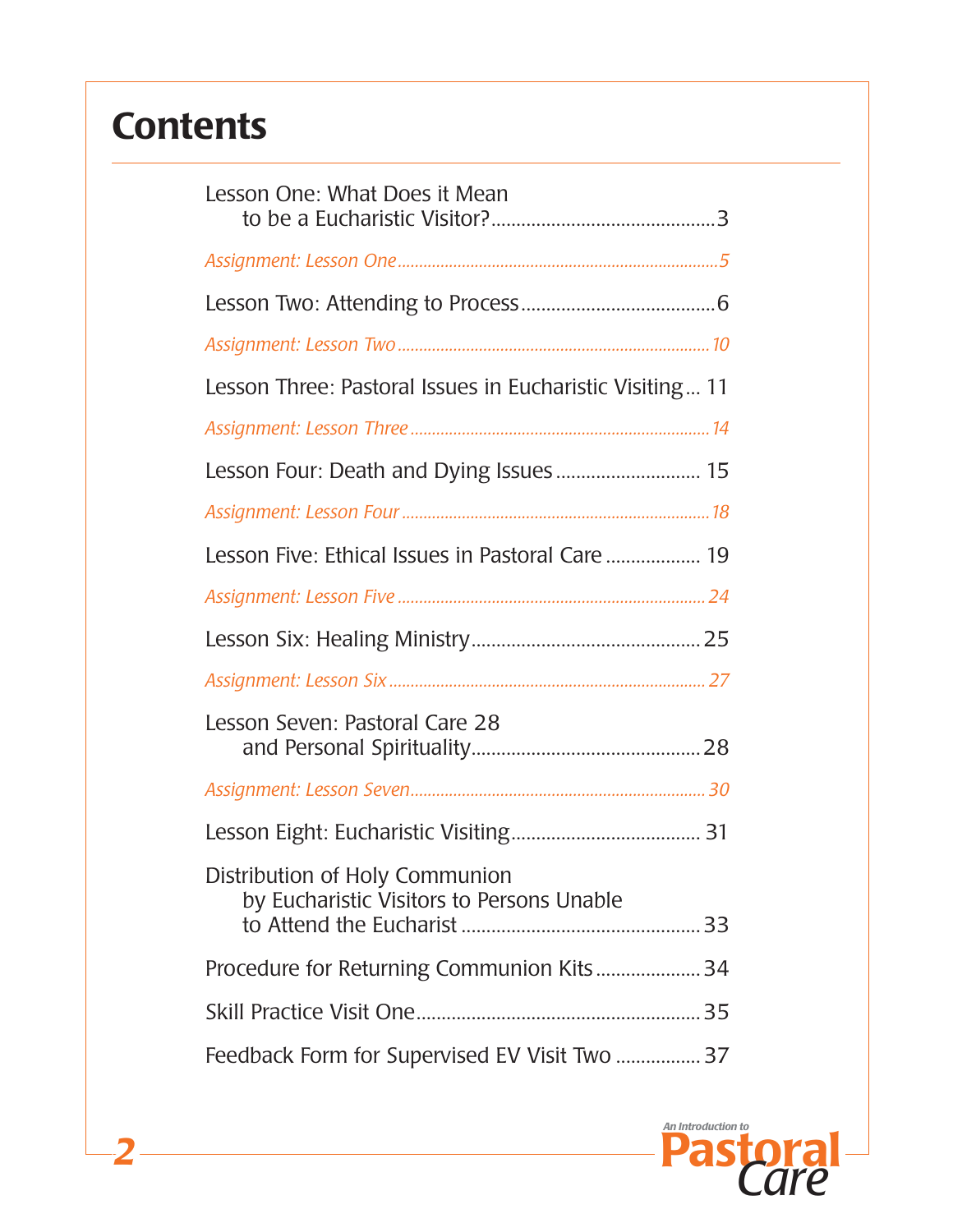## Lesson One: What Does it Mean to be a Eucharistic Visitor?

In the early church it was, as it is today, not<br>always possible for all the members of the<br>community to gather together to celebrate the<br>Eucharist and to receive communion. In a culture In the early church it was, as it is today, not always possible for all the members of the community to gather together to celebrate the that was in direct opposition with the Christian life, there were many reasons for not coming to church — most often outside reasons. These might include, certainly, sickness or infirmity. It might also include the unwillingness of an employer, a slave owner, or a father or husband to allow one to attend. It might include a heightened fear that one was being suspected of engaging in a *superstitio,* the Roman name for participating in a religious cult that was understood to be in serious conflict with the aims and goals of the state. In might be that in the midst of harvest or some other intense agricultural activity, it was not possible to leave the rural area surrounding the city and venture into town for church.

Nonetheless, in all of these circumstances communing was considered so important, so vital to both the spiritual health of the person and the unity of the community that delegates (usually called acolytes) were given responsibility for taking the consecrated bread and sometimes wine to those members of the community who could not be there. Sometimes this took place even when to do so endangered the life of the acolyte. History gives witness to acolytes who,

having been apprehended by the authorities in the midst of their acolyte duties were martyred for the faith.

Indeed, the bread of life was considered to be so spiritually nourishing that members of the community, even those in attendance at the Eucharistic gathering would take home a small portion to be consumed for their continuing health and sustenance during the week. This shared sacred bread eaten with prayers around a family table was the heart of the domestic church within the early church.

It is helpful for us, who are being called to a similar ministry in our own day, to understand as much as we are able from 2000 years away of what the early church's understanding was about this Holy Communion. Communion was not seen as magic at this period in time, far from it. What community members received when they received the Eucharistic elements was a deep, full, healing, embodied experience of inclusion. By receiving blessed bread, members of the community were once again bonded to the community of love and prayer that had together blessed that bread. They were united with Christ in the remembrance of his life, teachings, passion, and resurrection. They were united with Christ by being once again united with Christ's incarnated presence within the Body of Christ, the church. They were reminded of Christ's promise of forgiveness and salvation through faith in him. They were reminded of their baptism, that extraordinary moment in their lives when they became part of this holy family of God and partook of the bread and wine, the body and blood of their true Lord for the very first time.

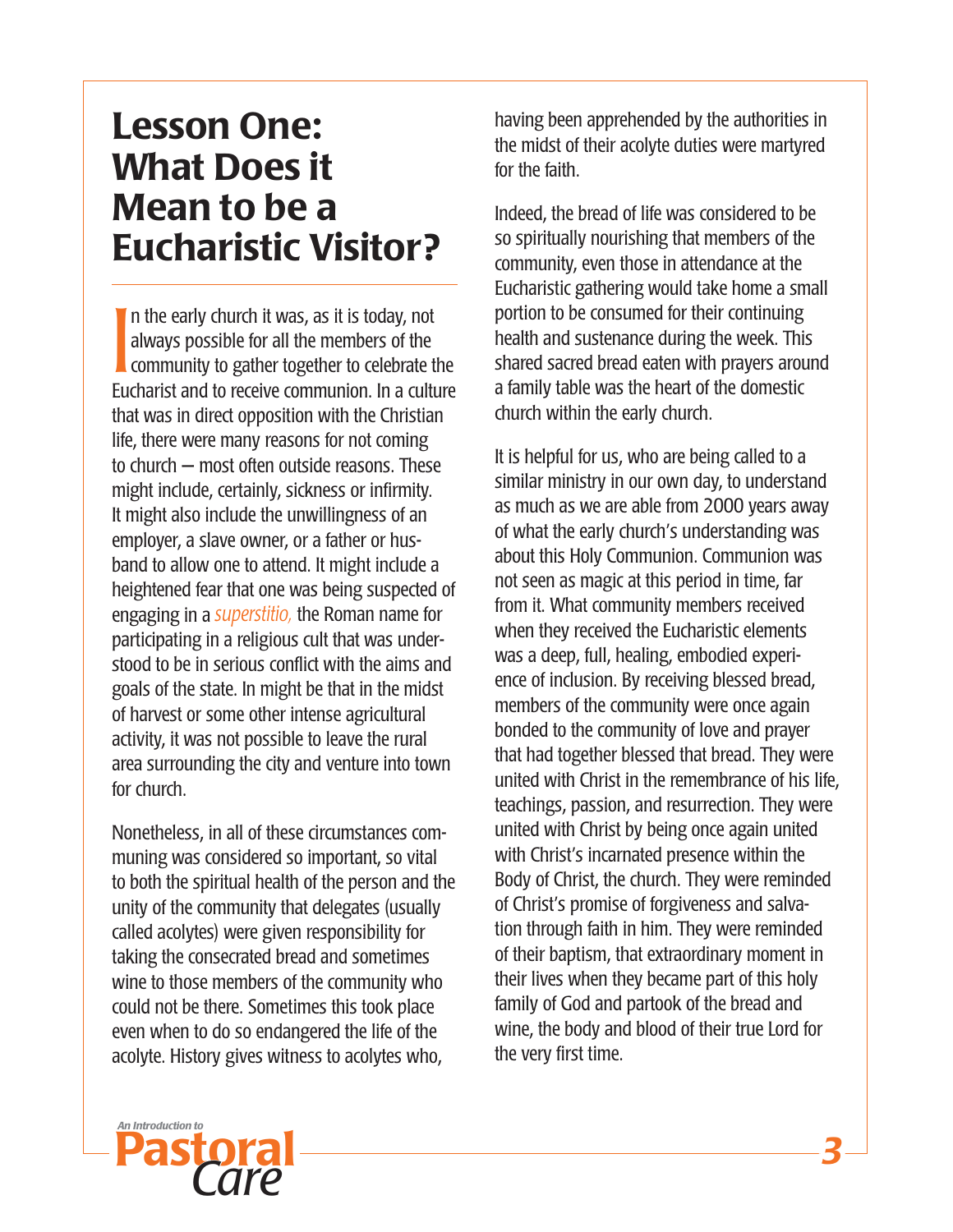#### For the early church, Eucharist was the part of baptism that one could repeat over and over

again. In the repetition of this shared meal, one's faith was renewed, one's sins forgiven anew, and one was empowered by the Holy Spirit to live a holy life. While in our day and age, people are not always able to articulate this kind of an experience of participation in the Eucharist; its potency in the often unspoken depths of our souls is still real.

The action involved in taking this Communion to the aged, the sick, the hospitalized, or others unable to be present at our Eucharistic gatherings is no less holy an act than it was in the days of the early church. All those things still happen for people when they receive the Eucharist from a Eucharistic Visitor in the 21st century. Those wonderful life blessings that unfold from participation in the most sacred acts of our life together still come to people when you take them Communion. That is why Eucharistic visiting is in largest part a pastoral ministry and why this course is called *An Introduction to Pastoral Care.*

As a Eucharistic visitor you will be part of the larger team of pastoral care providers in your community. Through your ministry of listening, caring, and presence you will serve as a representative of the whole body of Christ. Through your presence, you bring the love, hope and prayers of the church to those in need. At its heart, this is what it means to be a Eucharistic Visitor.

In part, how powerfully this is experienced in peoples' lives is up to you. The more conscious, humble, and aware you can be about what you are doing, the more you will be able to commu-

*4*

nicate the holiness of this activity to your brother or sister in Christ. In part, how powerfully this is experienced is up to the person you are visiting. Their openness, their conscious participation, their prayerfulness will also impact the experience. But also, in greatest part the power of this experience is up to the Holy Spirit, the Spirit of God that works miracles in peoples' lives and in their hearts even when we are not really sure what is happening and clearly are not in control of the situation.

When we who have the privilege of bearing the holy sacraments enter a home, a hospital room, or any other setting, we are there because all Christians are representatives of the church through the indwelling of the Holy Spirit within us, and as representatives of the church we are representatives of Christ. Christ makes himself known through his Body, the church, and we come bearing holy bread and wine as representatives of the entire faith community.

While we may be friends with the person we are visiting, we do not enter as friends. We enter as ambassadors of the church and incarnated expressions of Christ's love for the world. What we say, what we do, and how we interact with the person we are ministering to must always be primarily about that person's relationship with the larger community, not their personal relationship with us as individuals. If we individualize this experience and make it one-on-one, we have done a disservice to God, to the church, and most especially to the person we are ministering to who needs to receive the love, prayers, support and help of the entire faith community.

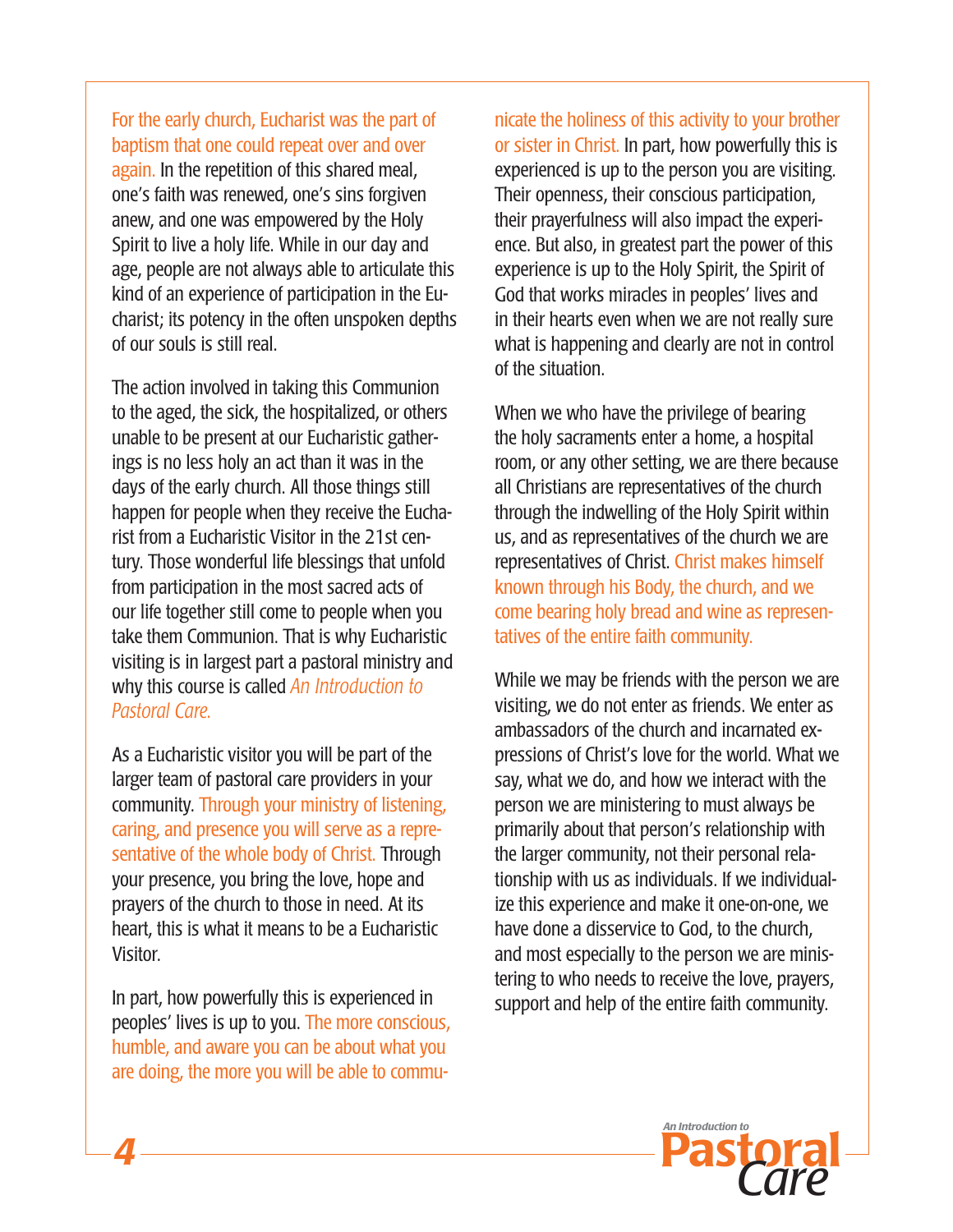## Assignment: Lesson One

Describe a time when the church ministered to you — when you experienced the presence of Christ in your own life through the love and ministry of a brother or sister in Christ.

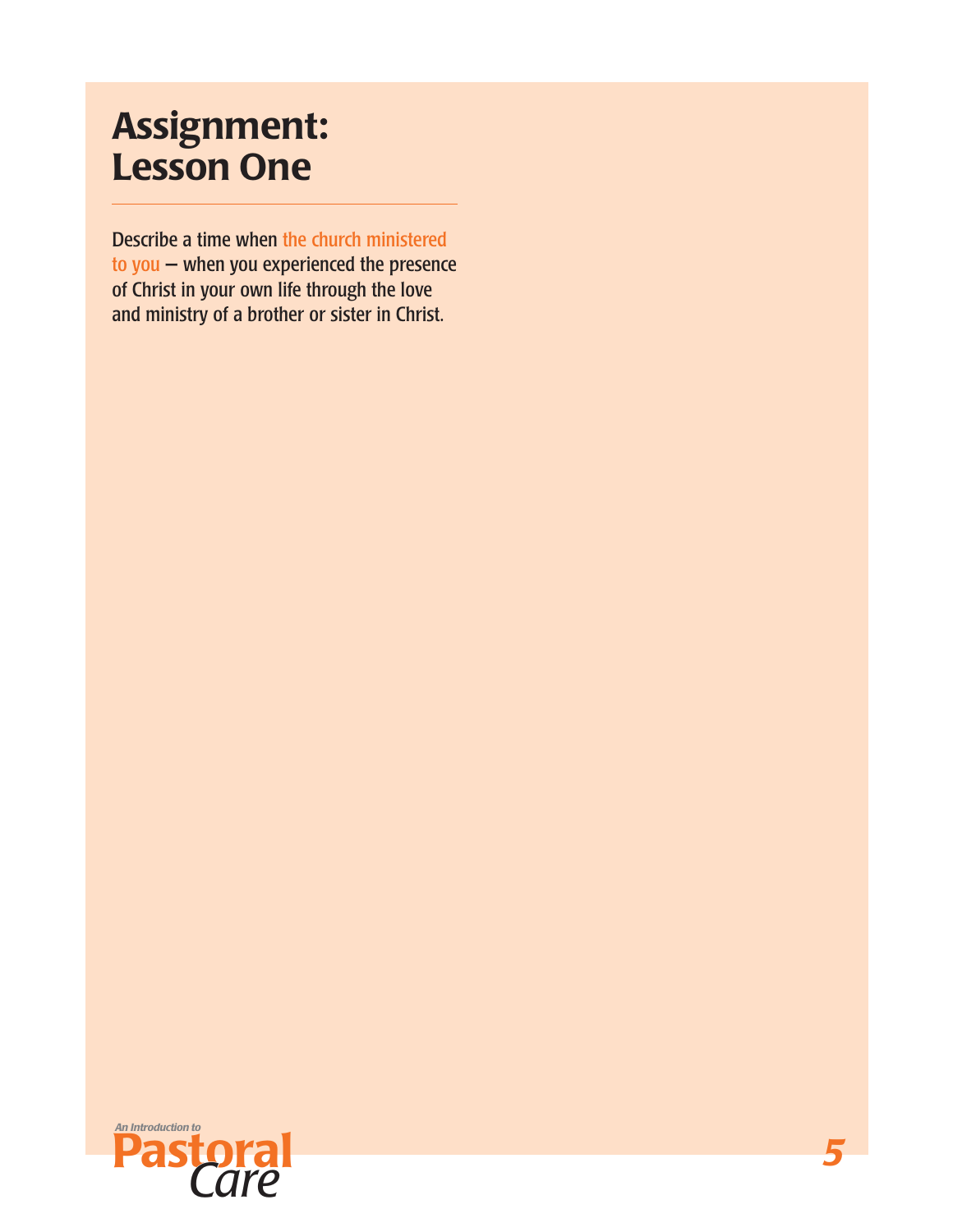## Lesson Two: Attending to Process

#### *Task and Relationship Functions*

**Example 12 Yery pastoral encounter, no matter how task oriented the purpose or how process or how process** or interestions and relationship functions. The amount of very pastoral encounter, no matter how task oriented the purpose or how process oriented the focus, involves both task functime spent on each of these functions will vary from situation to situation depending on the stage of the relationship and the activities most immediately in front of the people involved in the encounter. To disregard task functions in a relationship-focused pastoral visit, or even more urgently relationship functions in a task-oriented visit is potentially harmful to the relationship between the Eucharistic Visitor and the person(s) being visited.

Within the context of a Eucharistic visit, it is important to remember that both these functions apply. The task is to administer communion to the person. But the relational element is critical to performing the task. As one makes Eucharistic visits, one will find that some recipients will be more focused on the task of getting communion and others will be more focused on the experience of receiving a Visitor. Another important task the communicant may identify is providing hospitality to a guest. Remember that in your visit you are both host at the table of the Lord and guest in someone else's environs. We

know from Holy Scripture that all acts of hospitality are by their nature, holy acts. Be conscious of the dynamics of Holy Hospitality in your interactions with those you visit.

#### *Active Listening*

Active listening is a critical skill in pastoral care.

Active listening is a listening attitude that involves —

- Care
- Acceptance
- $\mathcal{H}$  Unconditional Positive Regard
- $\mathcal{R}$  Genuineness
- $\mathcal{R}$  Empathy
- $\mathcal{R}$  Full Attention
- $\mathcal{R}$  Patience

Active listening is an extremely effective tool in many interpersonal situations, including pastoral care. When individuals feel listened to, they are more engaged, more productive, more positive, and often happier individuals. Listening is one of the most important gifts Christian ministers can offer in a Eucharistic visit.

#### Non-Verbal Skills

Active listening involves the verbal skills of being able to reflect back both ideas and feelings expressed by the other person. It also involves nonverbal skills. There are certain cues we can give to another person that indicate we are

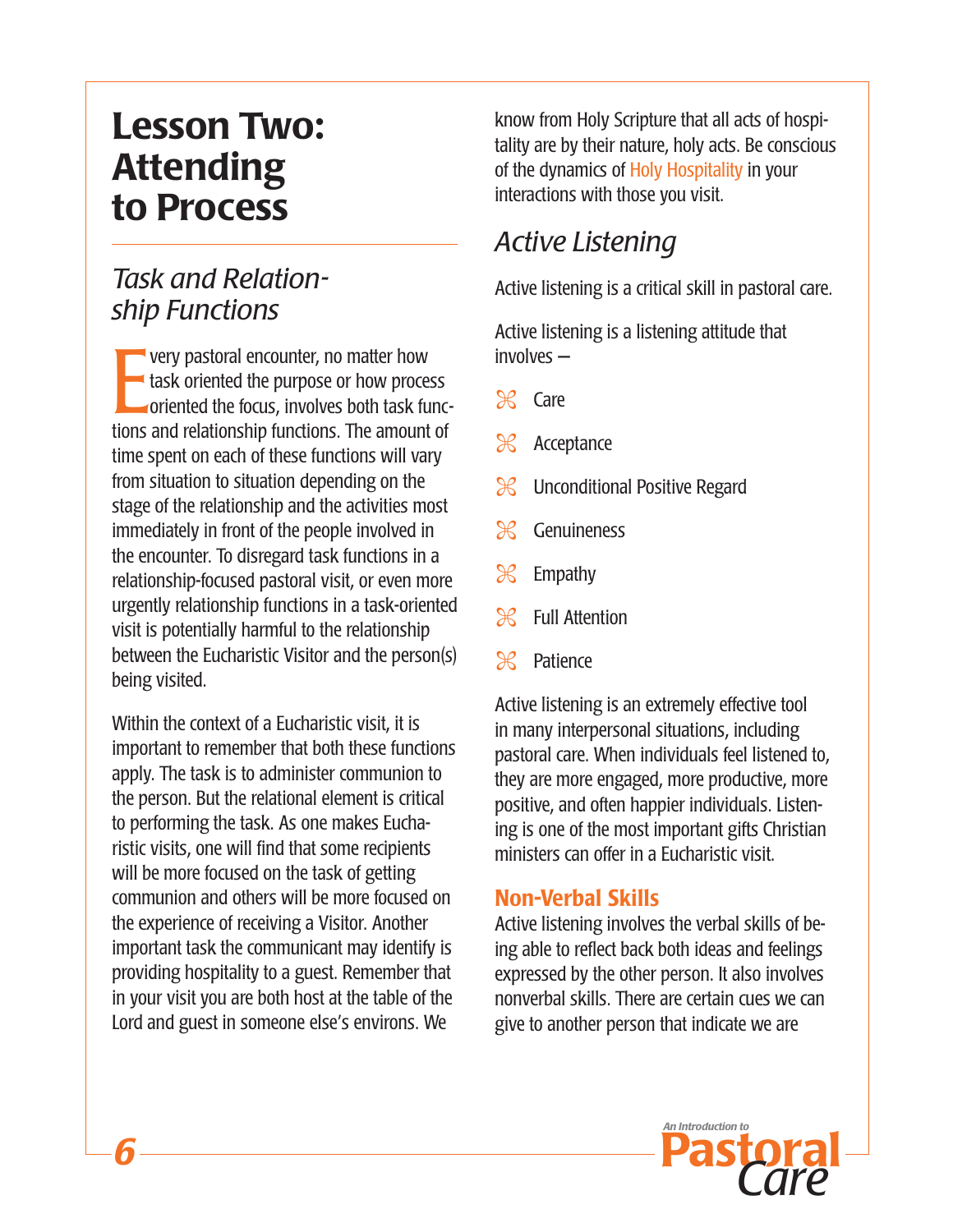actively engaged in what they are saying. These include facing the person who is speaking, looking at them when they are speaking, making eye contact, nodding in affirmation of what's being said.

While cultural differences make it impossible to always know if someone is listening or not, bodily actions can offer important cues. If you are working in a multi-cultural setting, it will be important for you to learn the cues for listening used by the people you are ministering to.

#### Roadblocks to Active Listening

There are also roadblocks to active listening. These include —

- $\mathcal{R}$  Distraction
- $\mathcal{R}$  Impatience
- $\mathcal{R}$  Rehearsing (mentally rehearsing what you will say next while the person is still talking)
- $\mathcal{R}$  Controlling
- $\mathcal{R}$  Advice giving
- $\mathcal{R}$  Over-identification
- $\mathcal{R}$  Boredom

#### Verbal Helps in Active Listening

#### Reflecting Feelings

In many situations the most valuable gift we can give someone is validation of their feelings. Particularly those who live alone, or have become isolated as a result of their health, may experience intense feelings that they have no

opportunity to share. Hearing the feelings being expressed by those we are visiting can be very meaningful to the Visitor as well as the person being visited. By simply reflecting back a feeling you hear being expressed in a visit, you may help the person you are ministering to, cope with their isolation and separation. To strengthen your ministry as a Eucharistic Visitor, develop your own affective vocabulary and your comfort in hearing the emotion of others.

#### Open-Ended Questions

There are times in listening situations when the communication process requires more than silent listening with appropriate non-verbal cues and more than reflecting feelings that one has identified in the conversation. At these times, and after one has gone as far as possible in conversation using the first two skills, it may be helpful to use open-ended questioning to allow the conversation to progress. An open-ended question is a question that invites full conversation and does not control the direction the speaker must take. Open-ended questions cannot be answered with a yes or no or a specific piece of data.

Examples of open-ended questions are:

- $\mathcal{R}$  Can you tell me more about that?
- $\mathcal{H}$  How did you feel when that happened?

*7*

- $\mathcal{R}$  Do you want to say anything else about this situation?
- $\mathcal{R}$  Can you clarify that?
- $\mathcal{R}$  Can you give an example?

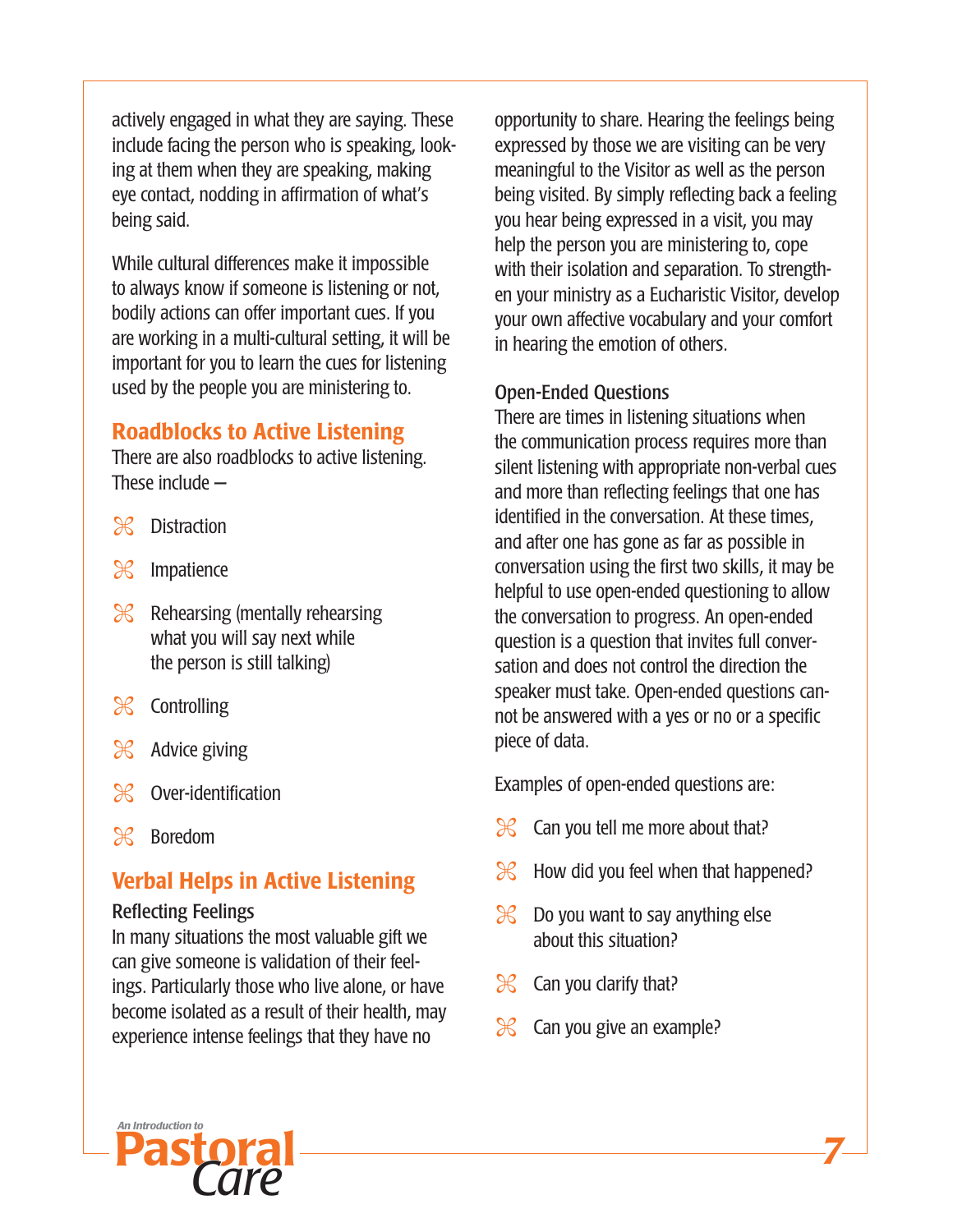- $\mathcal{R}$  What brought you to that place?
- $\mathcal{R}$  What was your goal in that situation?

While "why?" questions can be open-ended, they are not always helpful. "Why?" questions are rarely asked in active listening, because they can seem accusatory and often force individuals to come up with answers to questions for which they do not necessarily have answers. Active listening is first and foremost about allowing the speaker to speak his or her own words and feel heard. If questioning strategies are used in active listening, they are inviting, not controlling in nature and purpose.

Open-ended questions are non-judgmental and non-blaming. Open-ended questions are not accusatory or evaluative —

- $\mathcal{R}$  Didn't you think about what you were doing?
- $\mathcal{R}$  Why did you think you could get away with that?
- $\mathcal{H}$  How did you get talked into that?
- $\mathcal{H}$  How did you get yourself into that mess?
- $\mathcal{R}$  Are you serious?

#### **Paraphrasing**

Paraphrasing is the skill of condensing and reflecting content. While feeling reflection is a similar skill, paraphrasing emphasizes the content being conveyed rather than the feeling being conveyed. Paraphrasing allows the speaker to hear their own message with a different set of words. It also allows the listener to clarify if he

or she has correctly heard the speaker. Paraphrasing is especially useful in situations where the speaker is still trying to make sense of a situation, because it can allow the speaker to hear a situation from a slightly different perspective.

#### **Summarizing**

Summarizing is an active listening skill that utilizes all of the skills you have previously learned. Summarizing involves actively listening to an individual and then at the end of an entire story, activity, or even an entire Eucharistic experience being able to encapsulate the essence of what you have heard in relation to both content and affect and communicate that essence back to the speaker. Summarizing uses both feeling reflection and paraphrase but does this in combination on a larger body of material.

#### *Issues in Pastoral Care*

#### Crisis Management

All ministries, because people share them in, have the potential for being opportunities for hope and healing in the lives of individuals. Those suffering from personal difficulties, mental illness, depression, or loneliness often seek help and support within the church. Because of this, it is important for those facilitating any Eucharistic visits to have some very basic skills in crisis management.

An acronym often used by crisis counselors to assess the risk level of a situation that might potentially be life threatening is built around the name SAL. Related to this, the questions one must be able to answer with regard to the person in crisis and who is talking of suicide are

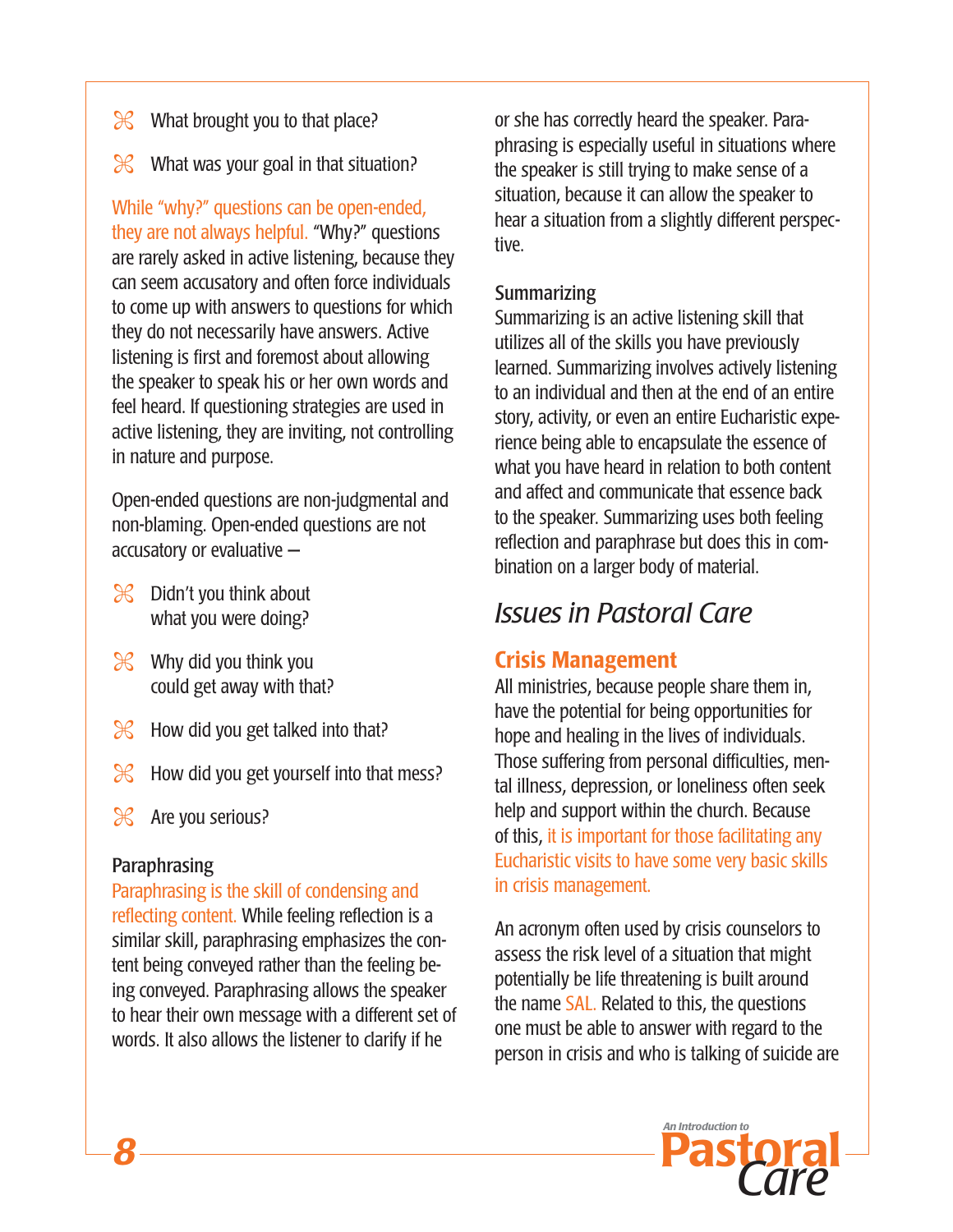- $\mathcal{R}$  Specific: Is this plan a specific well thought out plan for suicide or a generalized wish? The more specific the plan, the more immediate the threat.
- $\mathcal{R}$  Available: How available is the means of suicide? The more immediately and readily available the means of suicide, the more immediate and dangerous the threat.
- $\mathcal{R}$  Lethal: How lethal is the means being contemplated? The more lethal the means, the more immediate the need for intervention. In all circumstances a person who articulates a wish to die or to kill themselves is a person in serious need of help who must be taken seriously.

What SAL allows one to do is to determine whether immediate, official crisis intervention such as a 9-1-1 call is called for or if this person needs to be taken to a mental health resource, referred to a counselor or therapist, or referred to a clergy resource. Responsible Eucharistic Visitors do not try to handle situations that go beyond their level of knowledge and expertise.

Effective Eucharistic Visitors make referrals and follow up with those to whom they are accountable when a crisis arises. Clergy and professional lay staff can help EVs determine the most appropriate next step in a difficult crisis situation. It is vital that these resources be utilized quickly and responsibly. If you are ever in a situation where you need to make a referral to a mental health resource or call 9-1-1, please let your priest know immediately as well.

#### **Closure**

It is important to the life of every group, no matter how short the group or task-oriented the process, that people have the opportunity to say good-by and complete "unfinished business" when the group ends. Take time to say goodbye to those you are visiting before you end a visit.

Also, when you have been in a relationship with a parishioner over some period of time, make every effort to say good-bye to them at the close of your EV-communicant relationship.

Saying good-bye to those you have ministered to who are returning to health and can return to regular attendance at church is a great joy. Saying good-bye to those who are dying is an act of faith, of love and of Christian hope. In both these situations these moments of closure can be very important to the people you have visited as they face their futures and re-imagine their relationship with both Christ and the church.

#### Bibliography

Corey, Gerald and Marianne Schneider Corey. Groups: *Process and Practice,* Monterey, CA: Brooks/Cole Publishing, 1977.

Yalom, Irvin D. *The Theory and Practice of Group Psychotherapy, 2ndedition,* New York: Basic Books, Inc., 1975.

Many thanks to Steve McCormack of Oakland, California, for his help in the Art of Listening pilot project.

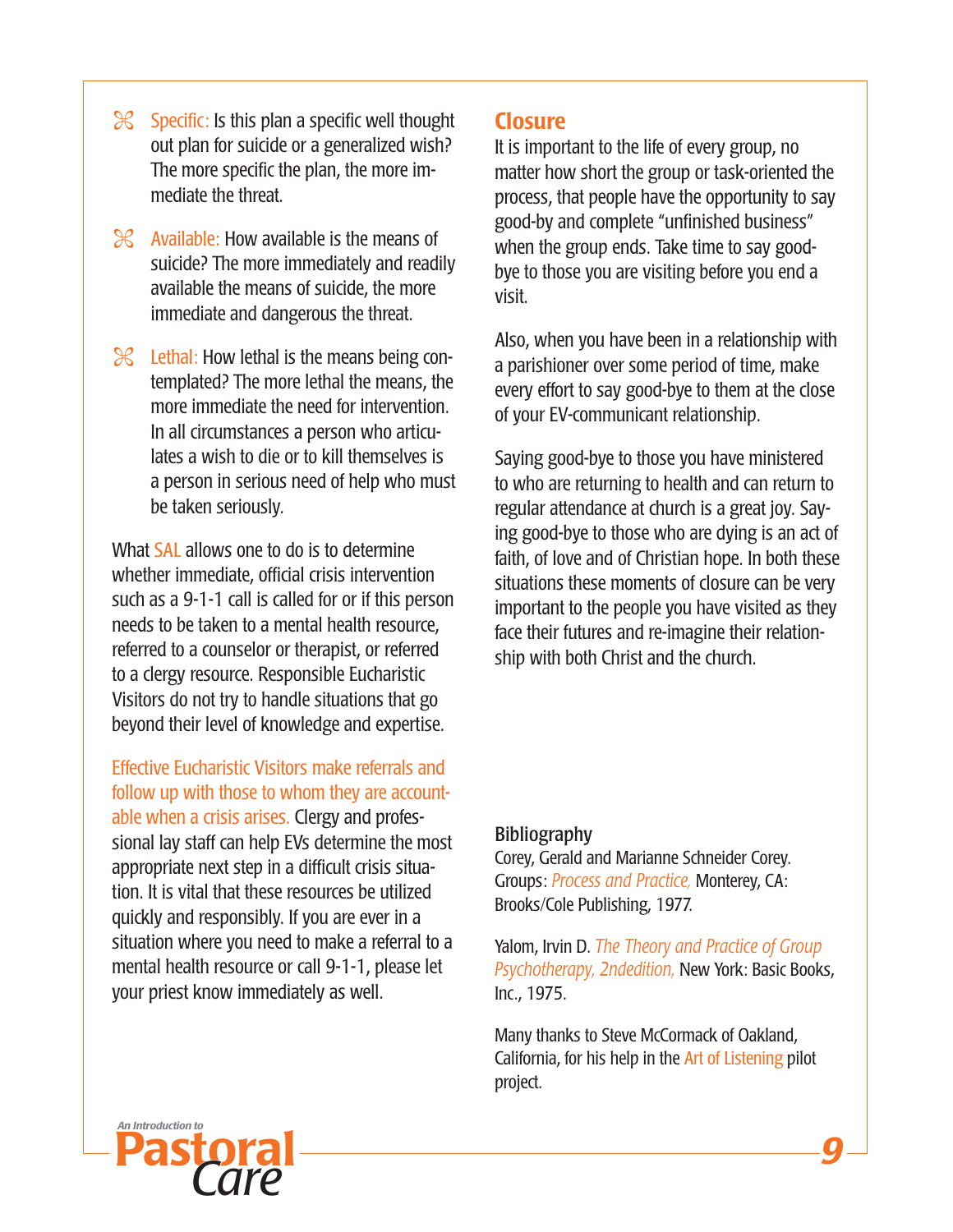## Assignment: Lesson Two

What is the most valuable group experience in your life?

How important was trust to that experience?

Describe what made that group experience so valuable to you.

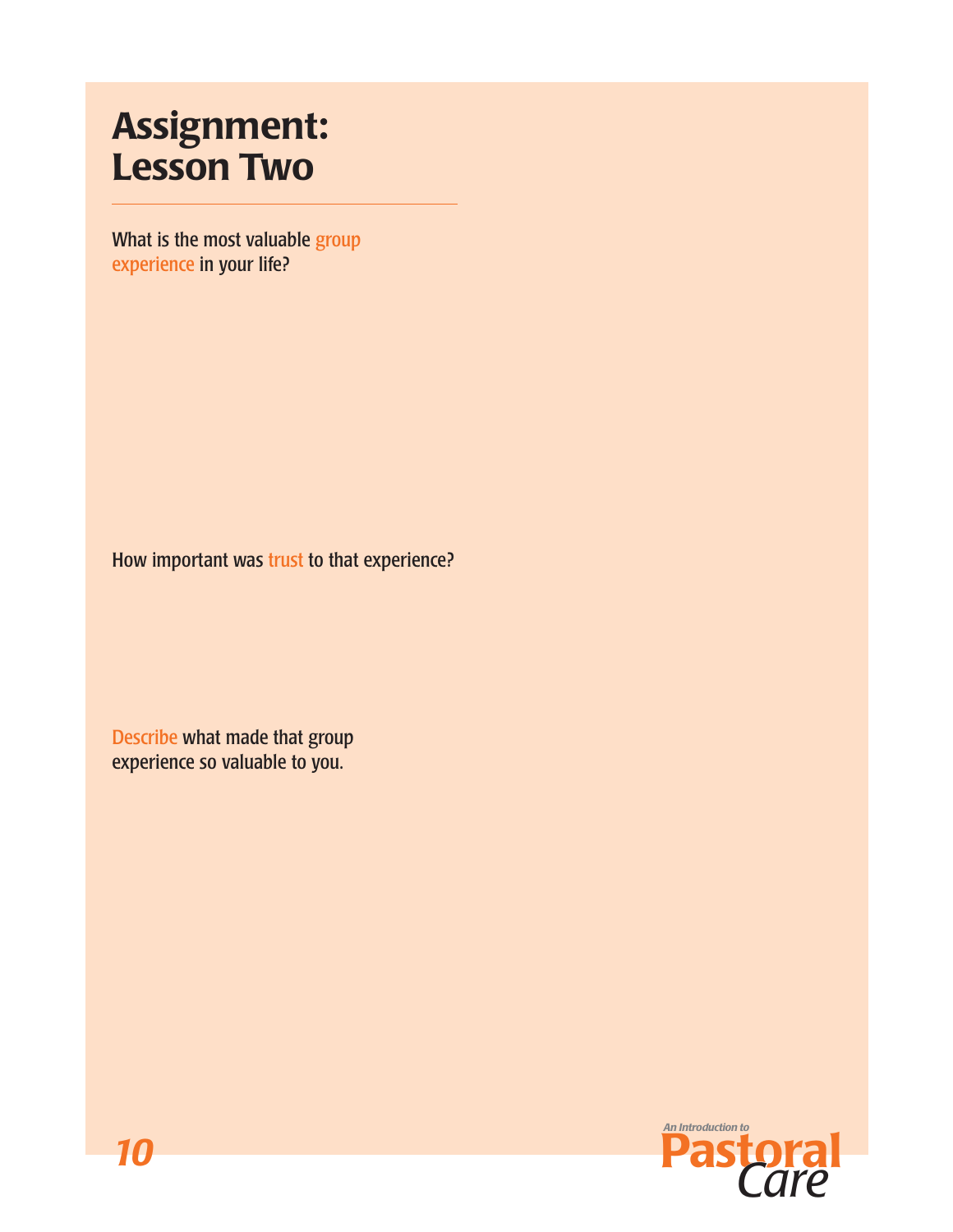## Lesson Three: Pastoral Issues in Eucharistic Visiting

There are few situations in life that leave<br>one feeling more alone and vulnerable<br>than a physical condition that leaves one<br>temporarily or permanently incapacitated. To a here are few situations in life that leave one feeling more alone and vulnerable than a physical condition that leaves one large extent, we control our life circumstances through our bodies. When we are free to move around as we like, we can determine the actions and relationships we choose to be a part of. We can act to make ourselves more or less comfortable, more or less challenged by life. We can move physically into closer proximity with others or we can physically and emotionally distance ourselves from others.

When physical circumstances limit our ability to move and act, they also limit our autonomy and our sense of self-definition. Sometimes as a result, we come to see ourselves as powerless rather than powerful, reactor rather than actor, receiver rather than giver. Effective Eucharistic visiting reminds individuals of the spiritual authority given to them at baptism, an authority that speaks of their continuing spiritual power to effect their own lives even at times when physical limitation have become extremely pronounced. Effective Eucharistic Visitors respect the autonomy and the giftedness of those they are visiting. They never forget that they, as EVs, are the recipients of grace and blessing, even more than the givers. They remember that it is only through the gracious hospitality of the person they are visiting that they are able to exercise this ministry at all.

Just as active listening demands a relationship of mutuality and respect, all Eucharistic visits must be built upon this attitudinal foundation as well. While empathy for the person being visited can be an important force for building relationship, pity can be equally destructive. Even sympathy may communicate a devaluation of the dignity of the communicant if one communicates intentionally or unintentionally that the person being visited is either helpless or hopeless.

Eucharistic visits are the church's opportunity to affirm the integrity, the dignity, and the continuing value of one who cannot be present at the community's assembly. Such visits can affirm the gifts, strengths, wisdom, and goodness of individuals. In many instances this will only be seen as the appropriate respect that is due. In other circumstances, you will be bringing a piece of the Gospel message that has almost been lost in the life of this person. By serving as a Eucharistic Visitor, one has the opportunity to concretely live out one's baptismal call to "respect the dignity of every human being."

Empathy means feeling with. No two people are identical and their internal responses to any given situation are also not identical. We can never know what another person is feeling or experiencing. The best we can do is to try and put ourselves in their shoes so that we can imagine what we might feel in similar circumstances. Yet, we must never be fooled into thinking we know how someone else feels.

Effective pastoral care centers around effective listening, allowing the other person to share their story, to name their pain or joy, to express the reality of their own life journey in their own words, in their own time, and in their own way.

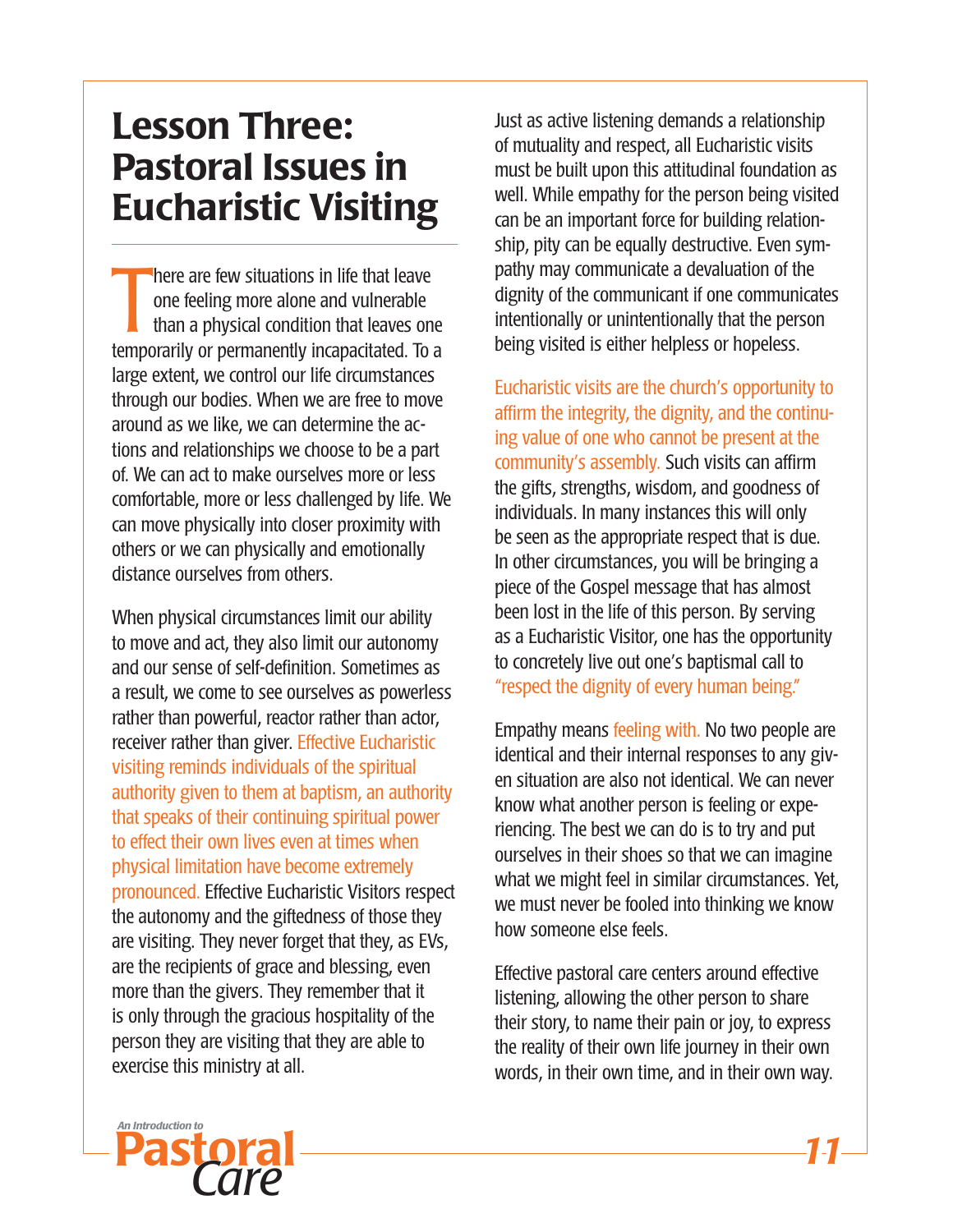In many settings where we take the Eucharistic elements we will develop an understanding of the life situation of our brother or sister in Christ. In others, we may never be able to understand what they are living with or through. In both circumstances Christ can be present. Healing can take place. Ministry is possible if the Eucharistic Visitor remembers that they are simply a conduit for Christ's Gospel message, not the source of healing, hope, and comfort.

When ministering in a home, hospital or hospice it is important to remember that one is the guest. At times, it may be important to recognize that one has come at an inopportune time, even if one has a scheduled appointment. At other times it may be important to include others who are present in the visit that is taking place. Eucharistic visits can provide much needed support to family members and caregivers as well as the principle person for whom the visit was meant. Inviting others to be a part of the visit and receive communion is an act of Christian hospitality. So is allowing them the room to decline participation.

Maintaining appropriate personal space is another element to sharing the hospitality of a Eucharistic visit. Sitting on the beds of the bedridden can be a significant violation of that person's hospitality and an expression of over familiarity. Visits should take place ideally by bringing a chair in close enough proximity to the person who is being visited so that one can be easily seen and heard but still respectful of the personal space of the person receiving the visit. Entering someone's bedroom without knocking and asking permission is at best, rude. Performing tasks like tidying a space or

straightening bedclothes without first being asked is also an act of over familiarity. If it appears that helpful assistance can be offered in a situation, one must always ask permission first. Remember you are the guest, not the host, the caregiver, or the family member. When a Eucharistic Visitor has made many visits and developed a true comfortableness in hospital, care center, or sick bed settings, one still does not have the prerogative to assume responsibilities, no matter how uncomfortable and ill equipped others around you might appear to you to be in this setting.

By the same token, there is a kind of authority and responsibility one receives from one's host. When a visit is scheduled, expected, and wanted it is inappropriate to allow oneself to be shooed away by an unaware family member or medical staff member. When medical procedures are taking place one can simply step outside for a moment, reschedule if necessary, or often ask if the care provider can wait and return in the amount of time needed to finish the Eucharistic visit. In any of these circumstances it is most important to take your cue from the person being visited. It is up to them to decide whether you should continue your visit or curtail it. In most situations, you will find that medical personnel and family members are deeply grateful for the unique ministry you offer and will go out of their way to be helpful and cooperative regarding your visit.

An absolutely critical issue in all hospital visitation is hand washing. If you are making a Eucharistic visit in the hospital, wash your hands upon entering the room and wash your hands upon leaving. This is vitally important

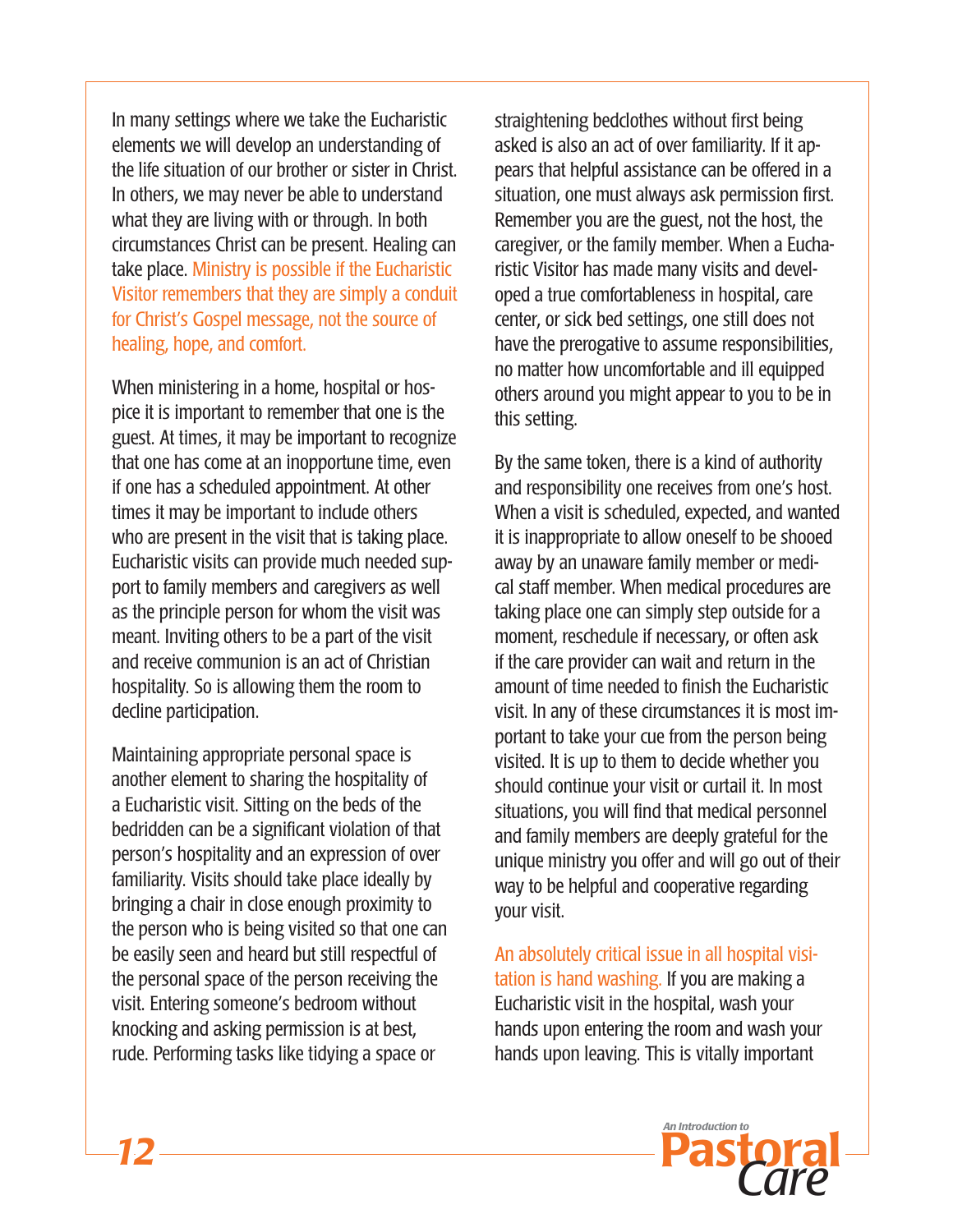medical protocol which is made even more criti cal because of your contact with the Eucharistic elements which your brother or sister in Christ will be consuming after you have touched them. Hand washing is critical!

Another extremely important concern in a Eu charistic visit is the length of the visit. This will vary somewhat from person to person based upon their time restraints and stamina. For those who are seriously infirmed an extremely brief visit of five to ten minutes can be far more beneficial than a longer stay. Even the shortest of visits should include some brief word of the Gospel message and some brief prayer along with the administration of the bread and wine.

For those for whom the primary issue is isola tion rather than physical incapacity, a longer visit will likely be in order. This may include participation in more portions of the liturgy of the word that was presented at the Sunday Eucharistic celebration at church, including the reading of the lessons and the psalm, sharing some portion of the homily and the sharing of the prayers of the people. Many people who regularly receive the Eucharist from a Eucharistic Visitor have a deep yearning to continue their own Christian ministries, to minister as well as be ministered to. Often these people have themselves been called to rich, vital intercessory prayer ministries. Sharing prayer needs and praying together in a Eucharistic visit can be deeply meaningful for all involved.

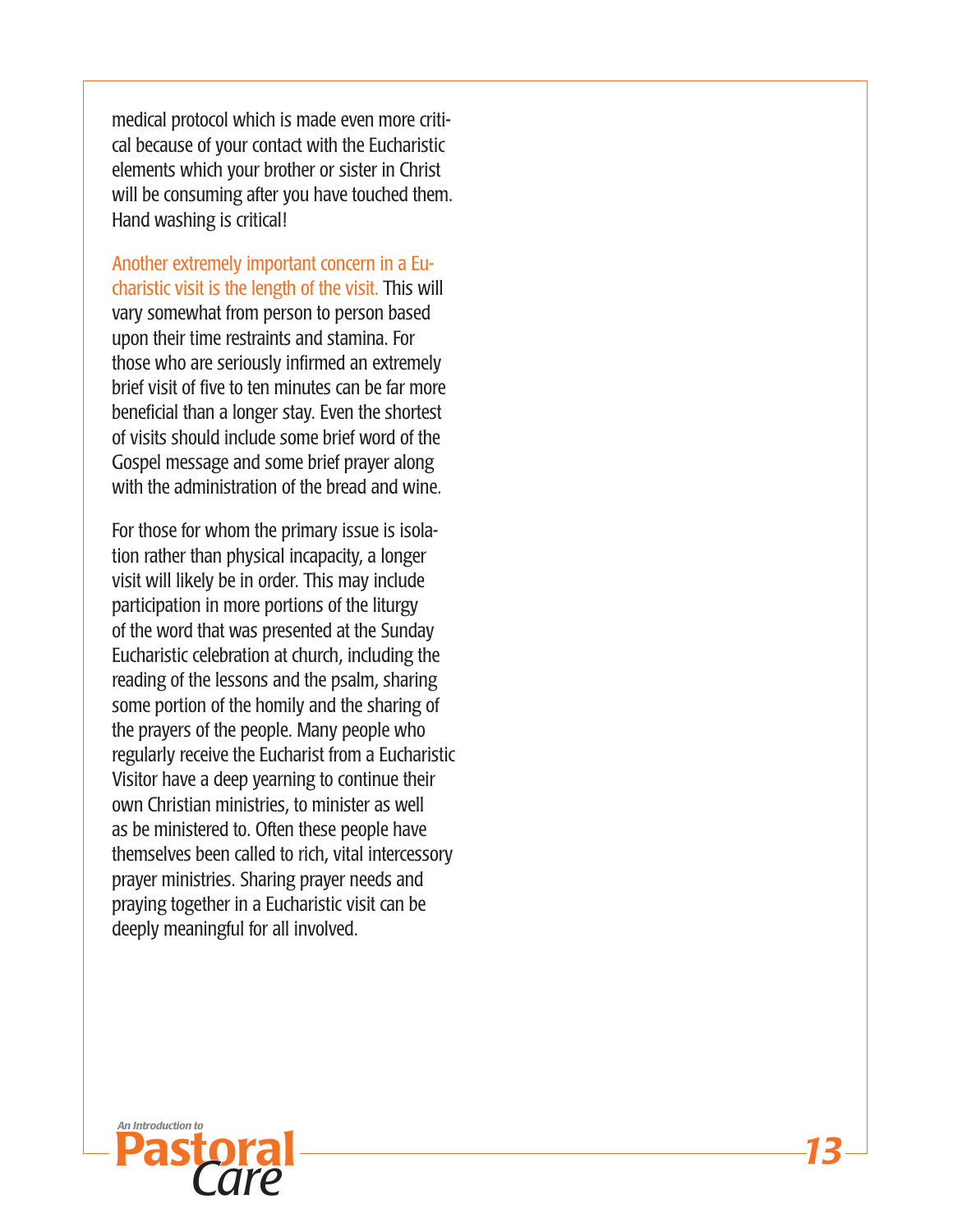## Assignment: Lesson Three

Describe a time in your life when you felt deeply understood.

What, if anything, did the other person do that made this possible?

Describe a time when you felt deeply misunderstood.

What dynamics seemed to lead to this misunderstanding?

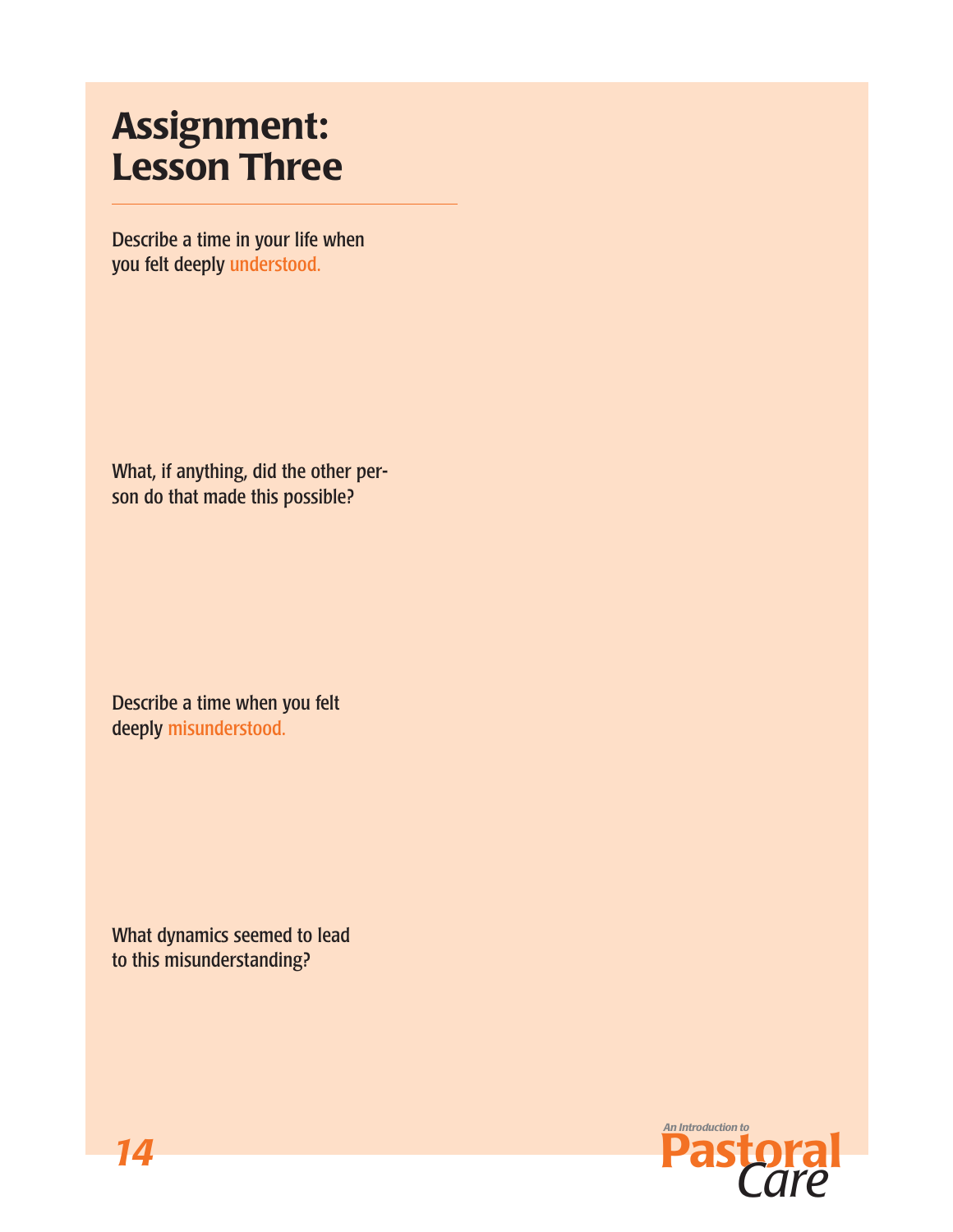## Lesson Four: Death and Dying Issues

The of the most difficult aspects of Eucha-<br>
ristic Visitor ministry is the frequency<br>
with which one confronts death. Many<br>
of the neople you will be visiting are people ristic Visitor ministry is the frequency with which one confronts death. Many of the people you will be visiting are people who have lost the mobility to be able to attend church on even an irregular basis. Many of them will never again regain this mobility. As their Eucharistic Visitor you may become one of the last real links this person has to the gathered community.

For individuals who have been active, vital members of their faith community engaged in ministry and service, this growing passivity in their lives may be experienced as deep loss. It may also be a sign to them that they are dying. It is not unusual for Eucharistic Visitors to have conversations with those they visit about their feelings of loss and grief.

While you are not there as the pastoral counselor to those dealing with issues of grief and loss, death and dying, you are a pastoral care provider — by virtue of your caring ministry to this person. It is important that as you begin this ministry you spend time in thought, prayer, and conversation about how you cope with grief and death. Those experiencing great loss in their life, whether it is temporary loss or permanent loss, need to feel safe in voicing these feelings. They also need to be in the presence of others who have themselves wrestled with the full Gospel message of life, death, and resurrection.

The Gospel neither denies the reality of death, nor gives death the final word. The Gospel is a message of hope and promise, even in the face of life's most grief filled moments. Effective pastoral support neither tries to deny the losses of life nor minimizes those losses. Effective pastoral support also offers a word of hope, promise, and solidarity to the individual who is grieving. The promise of the Gospel is that we are never left alone to face what life may bring. God is always there with us, loving us and caring for us through the whole experience.

In almost no situation is the voicing of platitudes helpful to effective pastoral care. Such one-liners take very complex, ambiguous, often confusing life experiences and over simplify them in a way that denies the truth of the moment. They often present a theology deeply antithetical to what the grieving Christian knows about faith and life in Christ. They control the situation at a time when the clearest reality of the moment is that the situation is out of our human control.

Avoid these phrases at all costs — "Well it's all for the best." "God helps those who help themselves." "It was God's will." "It was their time." "All we can do is leave it in God's hands." "God has a better plan that we cannot see." "God took them." Even if this is your personal theology, it is often not the theology of those you are ministering to; and at this moment in someone's life they do not need to hear your theology, they need to articulate their own.

By the same token, if someone you are ministering to uses one of these platitudes, it is not up to you to dissuade them from their theological viewpoint. If they are questioning what to believe and want to talk it through more fully, they

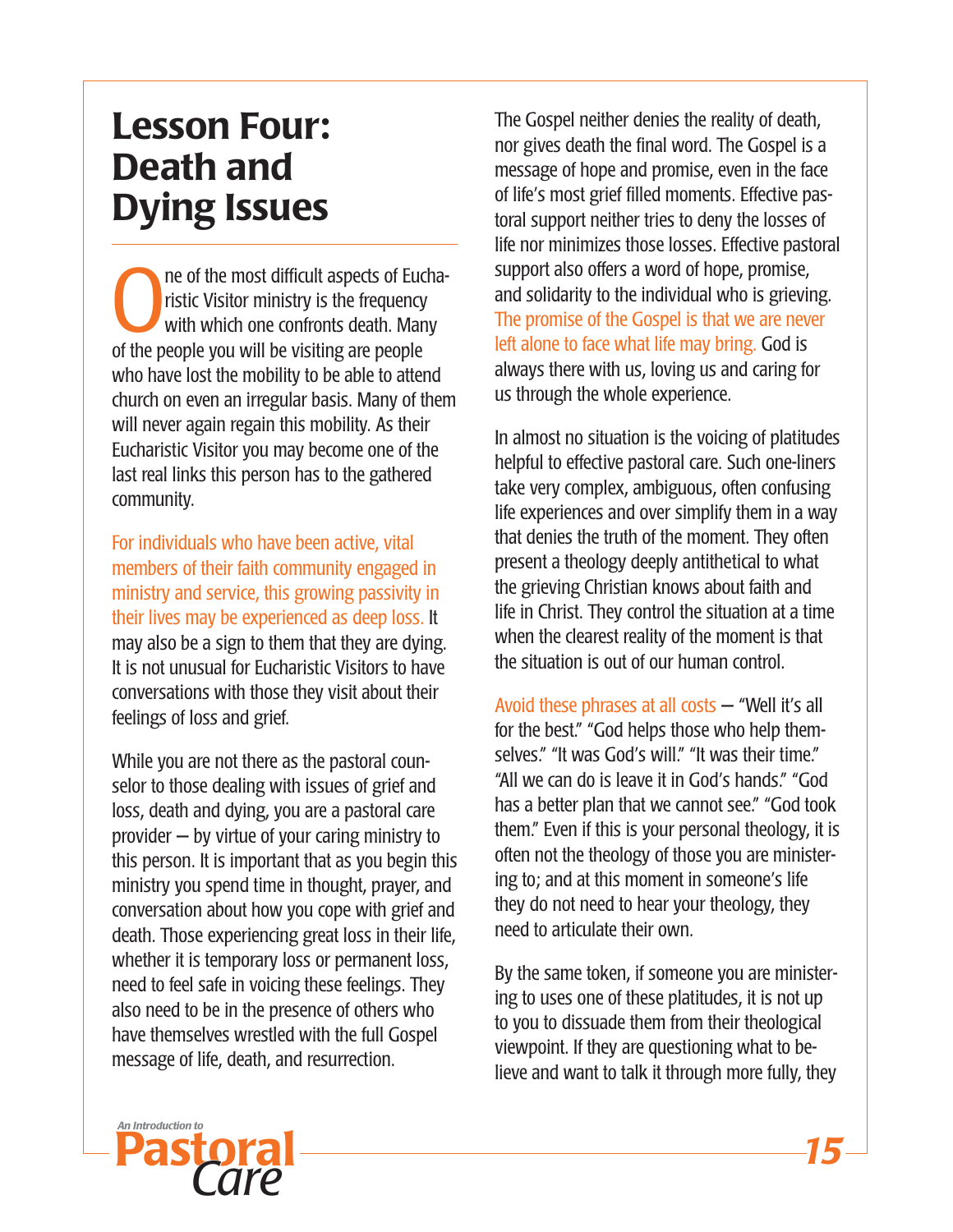will ask you for your opinion. If this occurs, this is an excellent moment to suggest the possibility of a pastoral visit from whoever does pastoral counseling in your community.

Effective EV work involves teamwork with clergy and other trained professionals who provide their gifts in ministering to this person when their gifts and roles are the most appropriate. An EV is neither a priest extender nor a priest substitute. The role of the Eucharistic Visitor in a congregation has its own unique and boundaried place in the life of a community. Eucharistic Visitor training has not prepared you for the role of pastoral counselor, and the time restraints under which you function also leave this beyond your purview. It is important that your response to the inevitable theological reflections of those you visit be thoughtful, empathetic, and appropriate to the boundaries of the relationship a Eucharistic Visitor has with a member of the community.

In addition to hearing many stories about grief and loss, it is inevitable that as a Eucharistic Visitor you will also experience your own share of grief. We come to those we minister to bearing Christ's love, and because of that we are not objective outsiders observing their death. Grief work is an important part of self-care for the Eucharistic Visitor. It is vitally important that following the loss of someone you have visited, particularly if that loss was through death, you have the opportunity to process your own feelings.

The death of a parishioner who has been under the care of Eucharistic Visitors should be noted by some kind of grief session. This may take place between the Eucharistic Visitor and the EV coordinator for the congregation. It may sometimes best take place through a pastoral visit between a clergy member of the congregation and the Eucharistic Visitor or Visitors. Another way it may occur is through a small group process where EVs gather, perhaps with clergy present, to discuss their joys, sorrows, and frustrations with one another. It is not appropriate for the EV to just work through this grief alone or by taking it home to family members. Part of effective ministry in a congregation is effective care and support of the ministers. Allowing others to minister to you in your times of joy, pain, and grief strengthens and empowers you to continue the good work you are a part of.

The following questions may be helpful for a debrief process —

- $\mathcal{R}$  Talk about your last visit with this person.
- $\mathcal{R}$  What feelings does hearing that this person has died raise in you?
- $\mathcal{R}$  What will you miss most about your visits with this brother or sister in Christ?
- $\mathcal{R}$  What unfinished business do you still have with the person who has died?
- $\mathcal{H}$  How are you expressing and experiencing your grief?
- Who is comforting you?

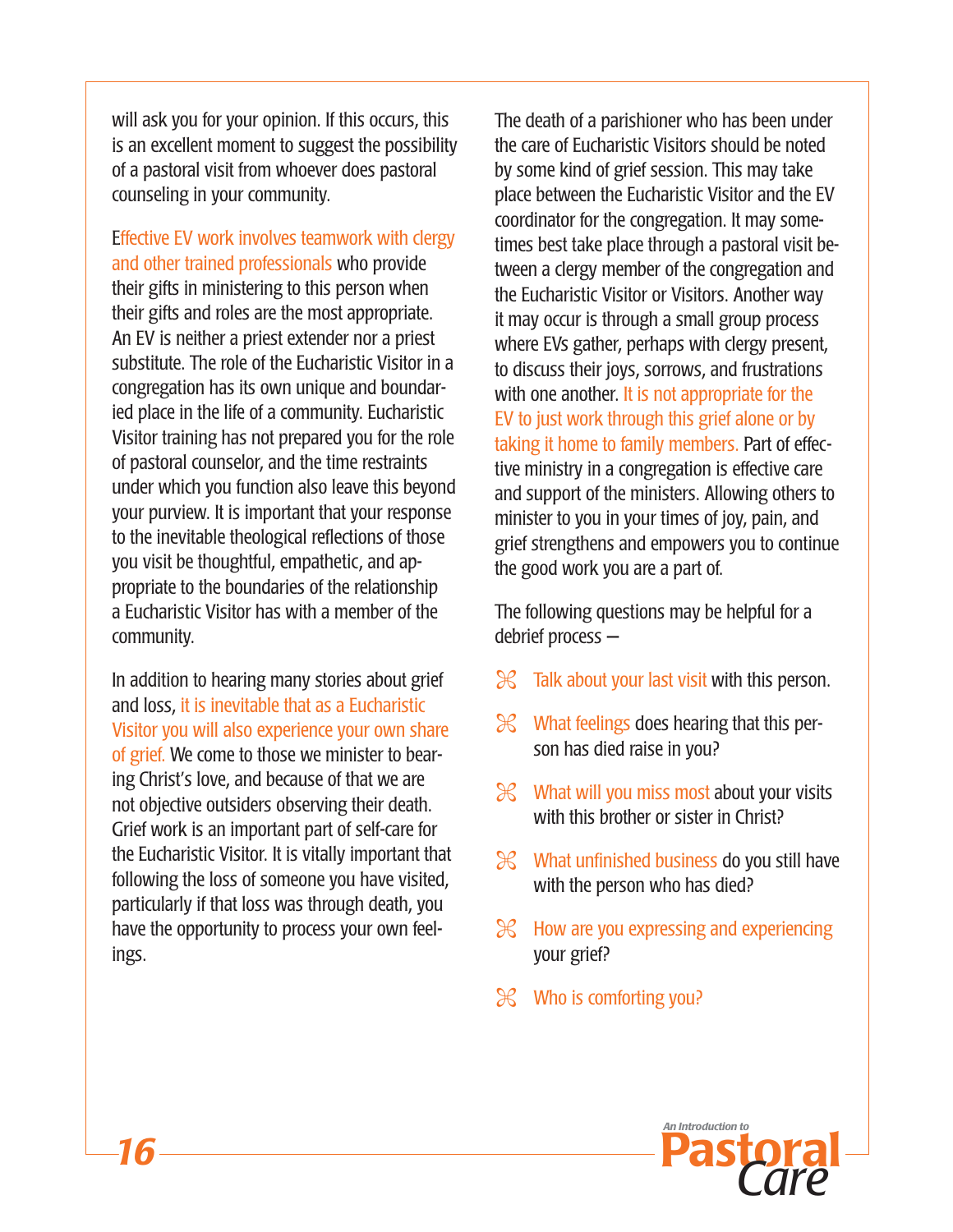- $\mathcal{R}$  What would help you gain closure in relation to this person's death?
- $\mathcal{H}$  How has this death changed or reinforced your own faith?
- $\mathcal{R}$  What do you need from this group?
- $\mathcal{H}$  How will you celebrate this person's life?
- $\mathcal{R}$  For whom else are you grieving as you enter this grief?
- $\mathcal{R}$  Do you need a rest from your EV work in order to more fully process this loss?

Sometimes, especially following a long line of deaths within a congregation, it is necessary to step back from EV work for a time and rest from the grief. It is vitally important that EVs feel they have permission to do this and to do so without believing they are letting others down by this decision.

Pastoral care of a community is the work of the whole community. No one person is capable of bearing all this weight alone. Doing what we are able to do and leaving the rest in the hands of God and the collective community makes effective, life giving, and life transforming ministry possible in our lives. When we come to believe that we are the only ones capable of providing a particular ministry, we have moved into danger ous personal and theological territory. We deny the power of the Holy Spirit to live and move in our midst. Effective Eucharistic Visitors will take a rest when it is time to take a rest, and they will return to their ministry when it is time to re turn. They will not let themselves be pressured either externally or internally into personally harmful overwork.

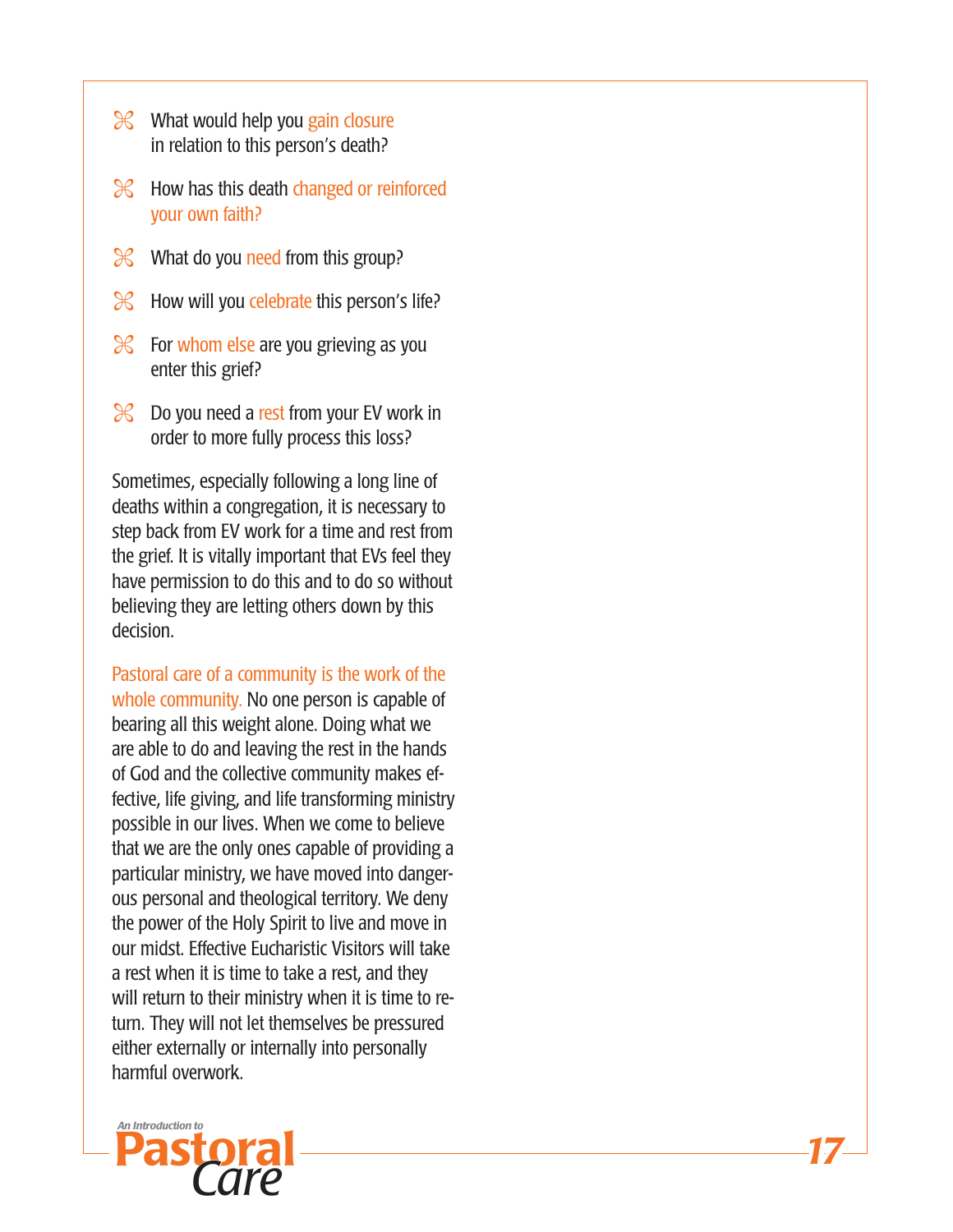## Assignment: Lesson Four

Describe an important death experience you have had in your life.

What did that experience teach you?

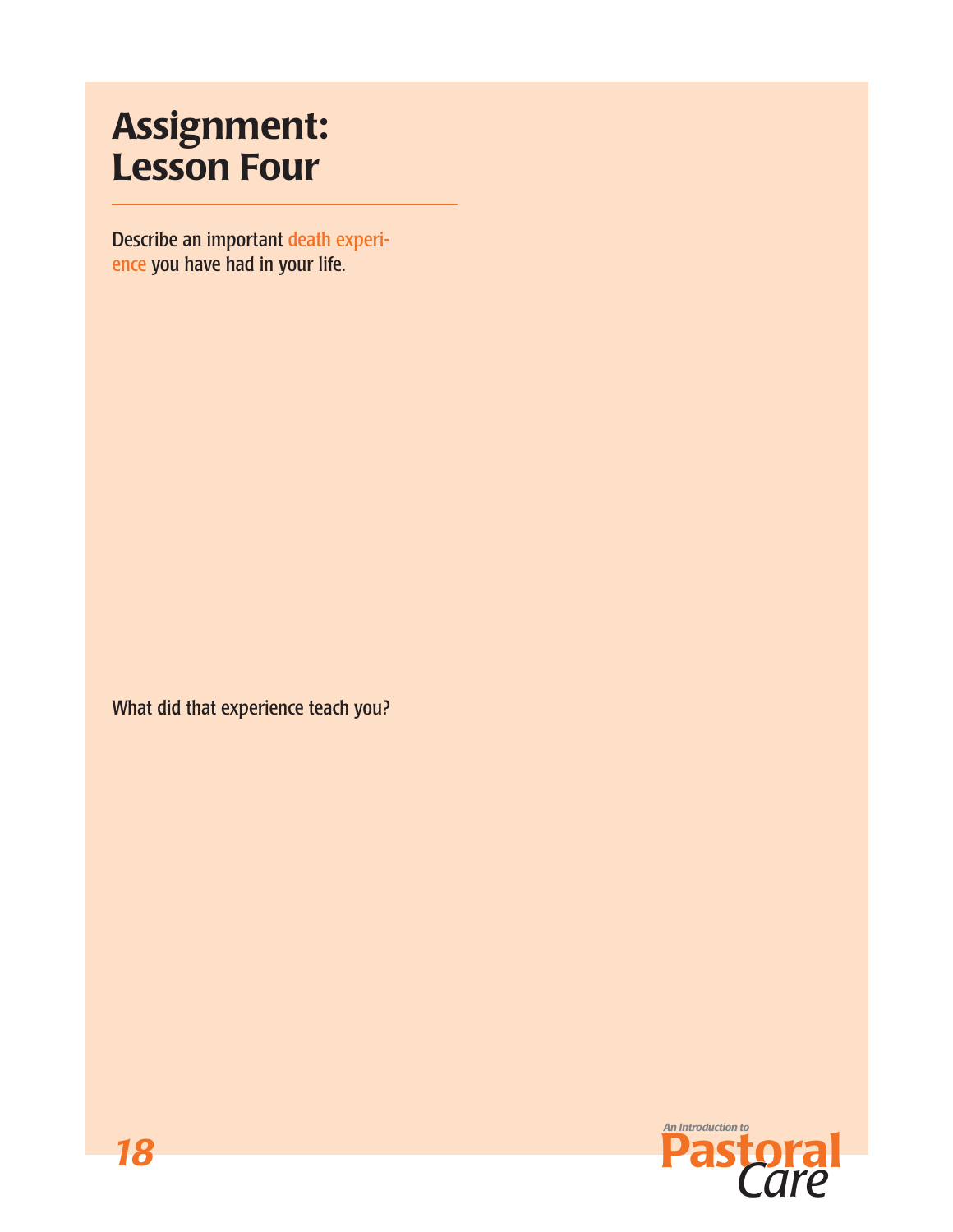## Lesson Five: Ethical Issues in Pastoral Care

#### *Personal Safety Issues*

Il pastoral care givers, but particularly<br>those who have contact with children,<br>dear understanding of safe practices in ministry. ll pastoral care givers, but particularly those who have contact with children, the infirmed or the elderly must have a These practices are designed to protect both the most vulnerable members of our faith community and those who minister to them. By engaging in appropriate safe care practices, we create a level of personal safety and transparency of ministry that not only protects the community but also enhances the quality of life within that community. The Diocese of California has developed a set of guidelines that are spelled out in *Called to Right Relationship,* which is available online and at your training sessions. These guidelines are meant to keep both you and the person to whom you are ministering safe and protected. They are a non-negotiable element to your participation in this ministry and are provided. Please read them over carefully and bring any questions you might have to your diocesan training session.

Your congregation may require you to attend specific training sessions related to personal safety issues in ministry. Speak with your ministry supervisor about when and where these programs are presented. Sometimes trained leaders of your community do them as in-house programs. Sometimes they are done as diocesan events. Even if your congregation does not require it of you, it is a good idea to attend one

of these events. Information on diocesan Protecting God's Children events can be found on the diocesan website.

Any form of sexual abuse, molestation, harassment, or exploitation of someone receiving pastoral care from a pastoral caregiver is a morally indefensible and reprehensible act that will be neither excused nor tolerated within the Episcopal Church. Any individual found to have engaged in such acts must expect immediate removal from ministry and prosecution in ecclesiastical and secular court.

#### *Church Insurance Company Definitions*

(Definitions of these terms are provided from Church Insurance Company definitions.)

#### SEXUAL MISCONDUCT means any:

- a. Sexual abuse or sexual molestation of any person, including but not limited to, any sexual involvement or sexual contact with a person who is a minor or who is legally incompetent;
- b. Sexual harassment is a situation where there is an employment, mentor or colleague relationship between the persons involved, including but not limited to, sexually oriented humor or language; questions or comments about sexual behavior or preference unrelated to employment qualifications; undesired physical contact; inappropriate comments about clothing or physical appearance; or repeated requests for social engagements; or
- c. Sexual exploitation, including but not limited to, the development of or the attempt

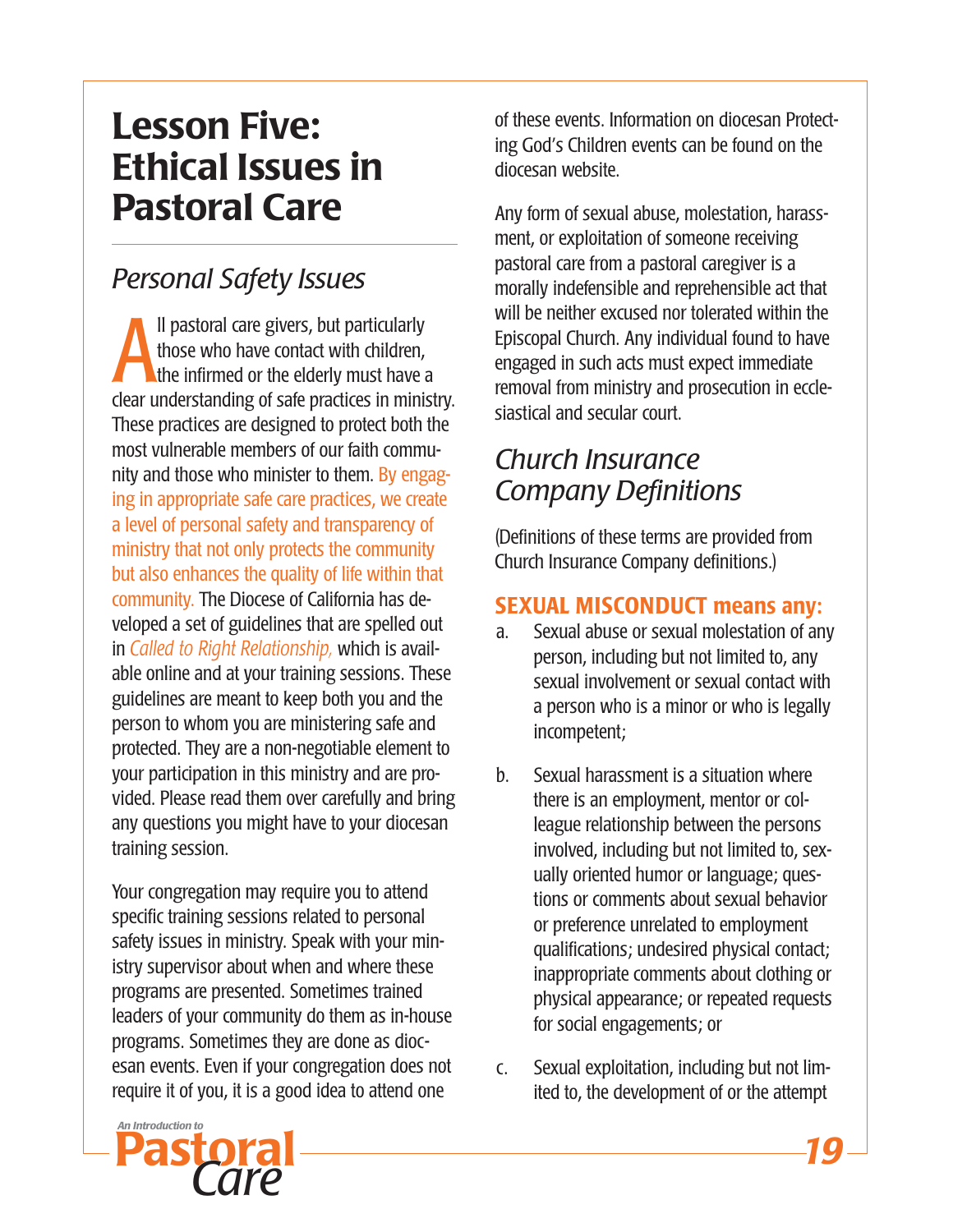to develop a sexual relationship between a volunteer and a person with whom he/ she has a pastoral relationship, whether or not there is apparent consent from the individual.

#### PASTORAL RELATIONSHIP means:

A relationship between a cleric, employee or volunteer and any person to whom such a cleric, employee or volunteer provides counseling, pastoral care, spiritual direction or spiritual guidance or from whom such cleric, employee or volunteer has received confession or confidential or privileged information.

#### *Personal Safety Basics*

Below are some important personal safety basics to remember in pastoral ministry —

- 1 Never go where you are not invited. In order to enter someone's home, bedroom, hospital room, etc. one must first ask permission and be invited. It is best to go at set appointment times so that others are aware of your planned visit, and there is nothing secretive or unexpected about your coming. Unexpected visits do not allow people time to determine for themselves whether the visit is a welcome or unwelcome interruption. Eucharistic Visitors should never be seen as unwelcome intruders. If you cannot be exact in your appointment time, always call ahead so that the person can have prepared himself or herself for your visit.
- 2 Avoid over familiarity in your visit. Do not use terms of endearment instead of names. Do not use nicknames unless you have expressly been invited to do so. Do not hold

hands, hug, touch, embrace, stroke, kiss or otherwise make physical contact with another person without first gaining their permission. Do not sit on another person's bed. If they are ill or in pain, doing so may cause them discomfort in addition to being a sign of over familiarity.

- 3 Avoid any and every potential signal of impropriety. Do not close the bedroom door if you have entered someone's bedroom to take him or her the Eucharist. Ask which seat you should take in someone's home or hospital room. Let them choose the level of contact. Do not ask to be left alone with the person being visited. Make every effort to welcome and invite others to be a part of the visit. This is not a private pastoral counseling time. This is a public visit. Avoid being behind a locked door with the person you are visiting. Leave hospital or care facility room doors slightly ajar when possible.
- 4 Speak in a full voice, not whispers. This will be more effective in your ministry of the word and will avoid any appearance of secret keeping as well.
- 5 Set appropriate boundaries. If you are asked to help with some activity you find either too personal or somehow inappropriate to your relationship with this person, graciously defer to someone else.
- 6 Do not overstay your welcome or allow yourself to be manipulated into staying longer than is appropriate for a Eucharistic visit. While you will develop your own style and tempo for visits, Eucharistic visits should generally take somewhere

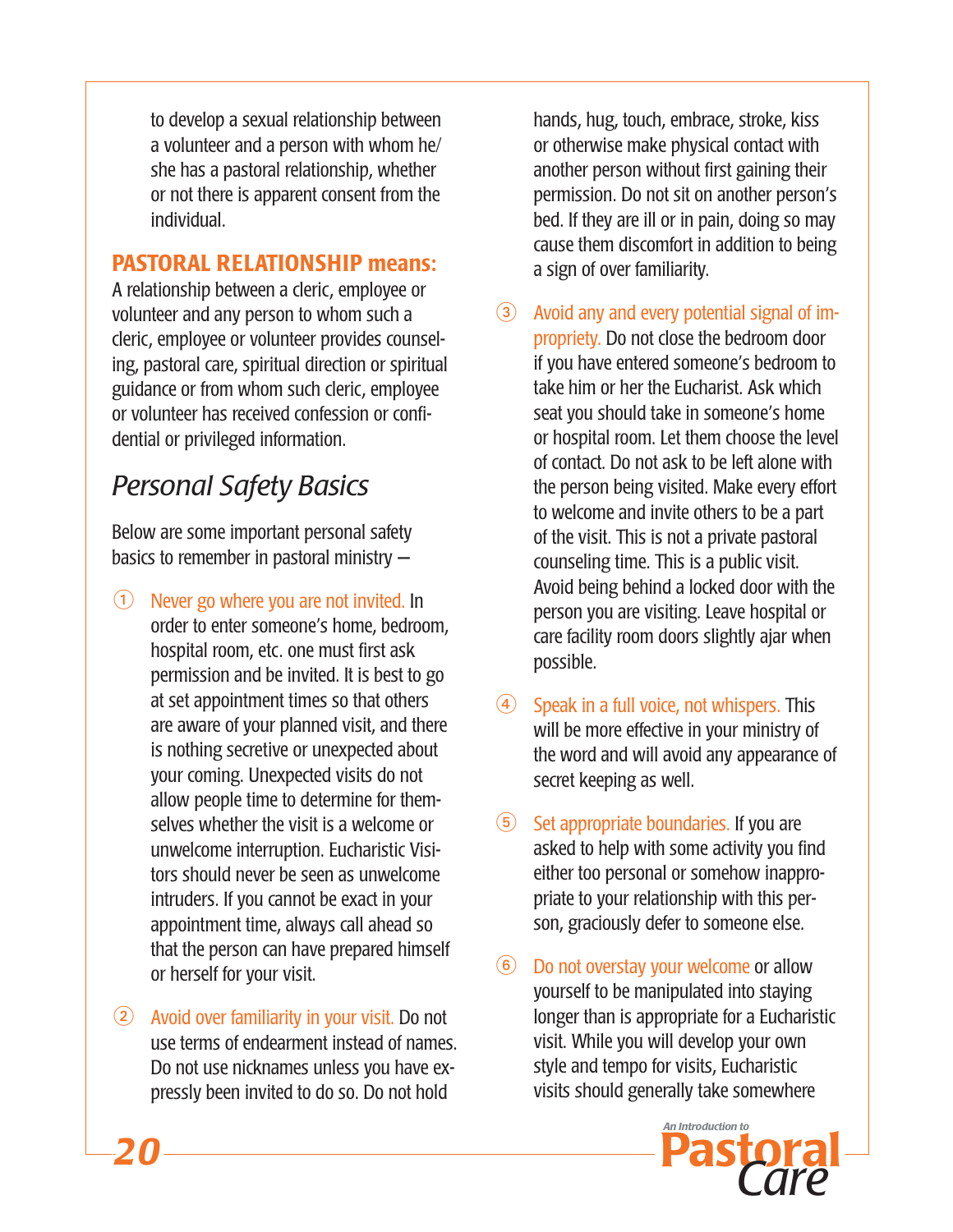between 30 and 60 minutes. If you find yourself staying considerably longer, you need to reset the boundaries of your role as Eucharistic Visitor. If you find yourself frequently shortening up visits to less than 30 minutes, it may be a sign of potential burnout or of your own discomfort with the person or the relationship.

7 Remember that personal safety issues are about the personal safety of both the person being visited and the visitor. If, as an EV, you find yourself in any situation where you feel either physically or emotionally unsafe, leave immediately and immediately report this situation to your congregation priest.

#### *Confidentiality and Privacy Issues*

It is important to understand both the nature and the limits to confidentiality within a Eucharistic Visit. As a Eucharistic Visitor you become a trusted friend to those you visit. Often because of this trust and because they see you, rightfully, as an official minister of the church they will share private information and even confidences with you. Everyone has the right to privacy. Everyone has the right to decide whom he or she will tell various portions of their life circumstances or their life story.

Someone's willingness to share a piece of information with you does not signal his or her willingness to have that become a public piece of information. If you are given more detailed information about a person's medical condition, prognosis, psychological, spiritual or emotional well being, or their plans for their affairs after

their death, then they have entrusted you with private information and it is up to you to honor their trust. If you think this person would benefit from being included in the community's prayers for a specific prayer need, then gain their permission before placing them on the prayer list. Sharing stories, information, or the content of a visit with others outside the visit is inappropriate without their permission.

By the same token, it is imperative that one not be put in the position of keeping secrets for another. If you are given information that should rightly be passed on to family members, health care providers, or to the clergy, communicate the necessity of sharing that information and gain the permission of the person you have visited to share that with some specific, if possible named, person or persons.

If there is any possibility that the person you have visited might do harm to themselves or to another, you must report that immediately whether you were able to gain permission or not. Eucharistic Visitors must be clear that their visits do not fall under the seal of the confession, and they do not have either the right or the obligation of this level of confidentiality.

Remember that one of the major purposes of Eucharistic Visits is to keep members of the community who cannot be present for public worship connected to the community. To this end, it can be very appropriate to share with the whole community or interested persons in the community. General information can be shared about the visited community member, as long as you have permission in advance to do so or the information is already public knowledge. For example: if your community publishes a birth-

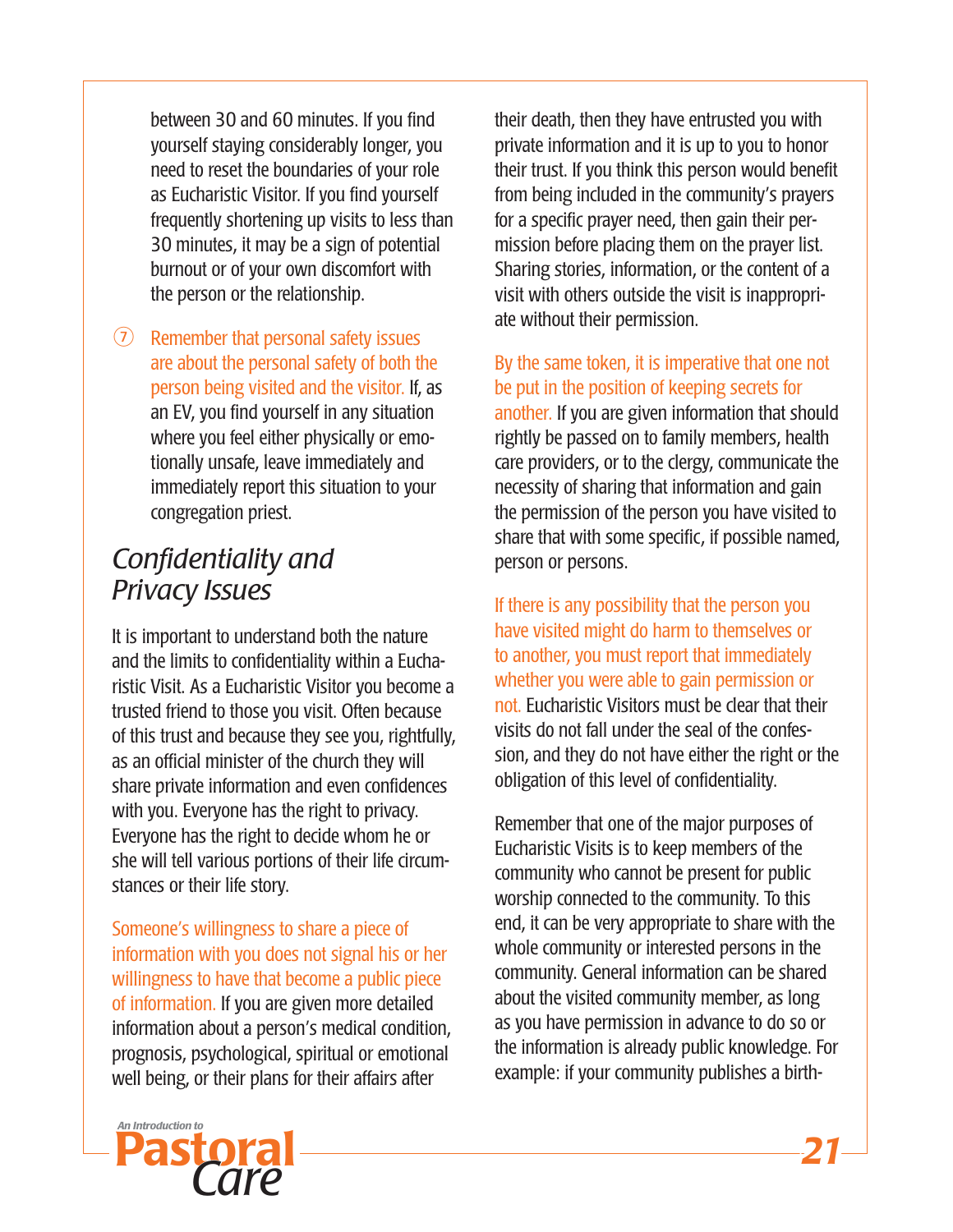day list, you might want to specifically remind the congregation that a birthday is approaching and cards or additional members to the visiting party would be welcome. However, if it is the member's 90th birthday and she or he has not given you permission to share that, then you must have permission before passing that information on.

Another important rule of thumb is that every pastoral caregiver should have some trusted confidential professional with whom they can freely discuss the dynamics and emotional demands of care giving. In these circumstances names of individuals are not shared, but the caregiver does have the opportunity to unburden from some of what they have seen and heard. Clergy can fulfill this role in many congregations.

In some churches you may be encouraged to develop a relationship with a professional mental health provider. If remuneration for this service is expected, it is appropriate for the congregation to help pay for this as part of their support for the ministry. In many congregations, a professional therapist or counselor within the congregation will offer this resource to clergy and licensed ministers free of charge as a part of their Christian ministry within the faith community. Sharing nameless stories from ministry within these parameters is a part of self-care and not understood to be a breach of confidentiality.

One of the great pitfalls of Eucharistic Visiting can be holding confidentiality too tightly and not sharing important pastoral information with the clergy who have chief pastoral responsibility for the person you are visiting. Clergy are almost

always greatly appreciative of and grateful for information and feedback regarding the person being visited. If you have been presented with a situation that calls for pastoral follow up, it is essential that you make the clergy aware of this need. Ideally, you will have permission to share freely. But if that permission cannot be obtained, one must still make the clergy aware of the need for a pastoral counseling visit (even without sharing the specific content of that need).

Eucharistic Visitors do not do pastoral counseling. Eucharistic Visitors who develop a mini flock that they see themselves as primarily responsible for have crossed the lines of appropriate Eucharistic Visitor ministry and run the risk of doing substantial harm to both the life of the community and the life of the persons they have been visiting. Even if your priests seem over busy and over worked, or even uninterested, do not let yourself fall into this trap. Keep them informed.

As a pastoral care provider it is important that you be aware of the responsibility you have to protect the health and safety of some of the most vulnerable members of our society, the ill and the elderly. To do this, it is important for you to be conscious of the sad reality of elder abuse.

The following are clues to the possibility of elder abuse. While none of these clues alone should be taken as "proof" of abuse taking place, the presence of any combination of physical and behavioral indicators may serve as a red flag to alert you to the possibility of abuse. If at any time you suspect the possibility of abuse taking place, it is your legal and moral obligation to report this possibility to the authorities immediately.

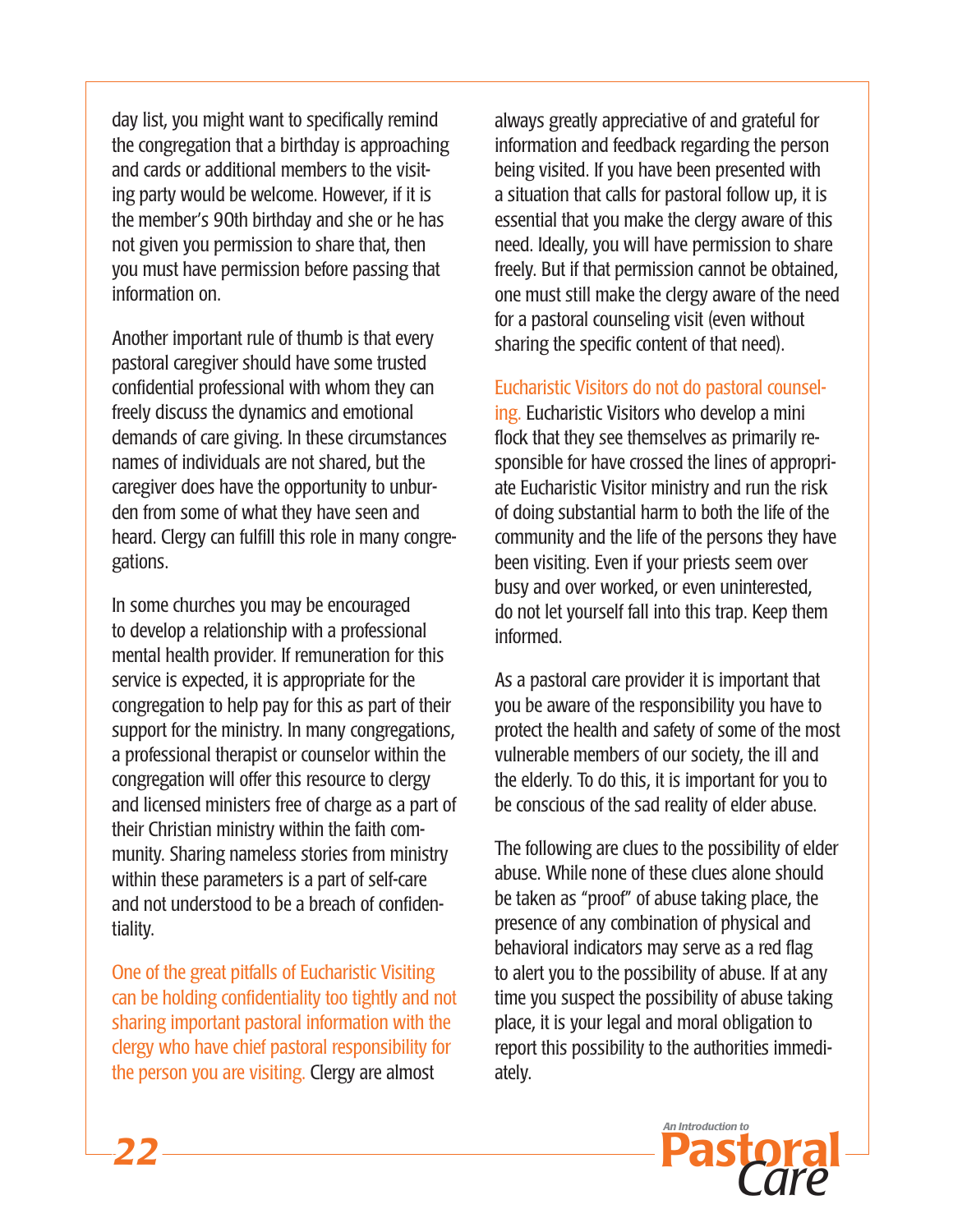#### CLUES ABOUT ELDER ABUSE

| <b>Physical Indicators</b> | <b>Behavioral Indicators</b> |
|----------------------------|------------------------------|
| Injuries that have not     | <b>Depression</b>            |
| been cared for properly    | Withdrawal                   |
| Pain on touching           | Fear                         |
| Cuts, lacerations,         |                              |
| puncture wounds            | <b>Helplessness</b>          |
| Bruises, welts,            | <b>Resignation</b>           |
| discoloration              | <b>Hesitation</b>            |
| Evidence of                | to talk openly               |
| inadequate care            | Implausible stories          |
| Poor skin hygiene          | Confusion                    |
| Soiled clothing or bed     | or disorientation            |
| Burns caused by            | Ambivalence / contra-        |
| cigarettes, etc.           | dictory statements           |
| Signs of confinement       | Anger                        |
| Lack of bandages           | <b>Denial</b>                |
|                            | Nonresponsiveness            |
|                            | Agitation                    |
|                            | Anxiety                      |
|                            |                              |

#### POTENTIAL INDICATORS FROM THE FAMILY/CAREGIVER

- $\mathcal{R}$  The elder may not be given the opportunity to speak for him- or herself, or to see other people
- $\mathcal{R}$  An obvious absence of assistance, attitudes of indifference, or anger toward the dependent person
- $\mathcal{R}$  A family member of the caregiver "blames" the elder (e.g., incontinence)
- $\mathcal{R}$  Aggressive behavior by a family member of the caregiver
- $\mathcal{R}$  Inappropriate flirtatious behavior
- $\mathcal{B}$  Social isolation of the older person
- $\mathcal{R}$  Family members withholding affection from an elder

To repeat, none of these indicators signify abuse *per se.* They may be clues, however, and may be helpful in assessing the person's situation. Any concerns that these raise for you should be taken immediately to your EV supervisor who will help you contact the authorities.

Adapted from: *Elder Abuse Protocols,* The San Francisco Consortium for Elder Abuse Prevention, 6/92.

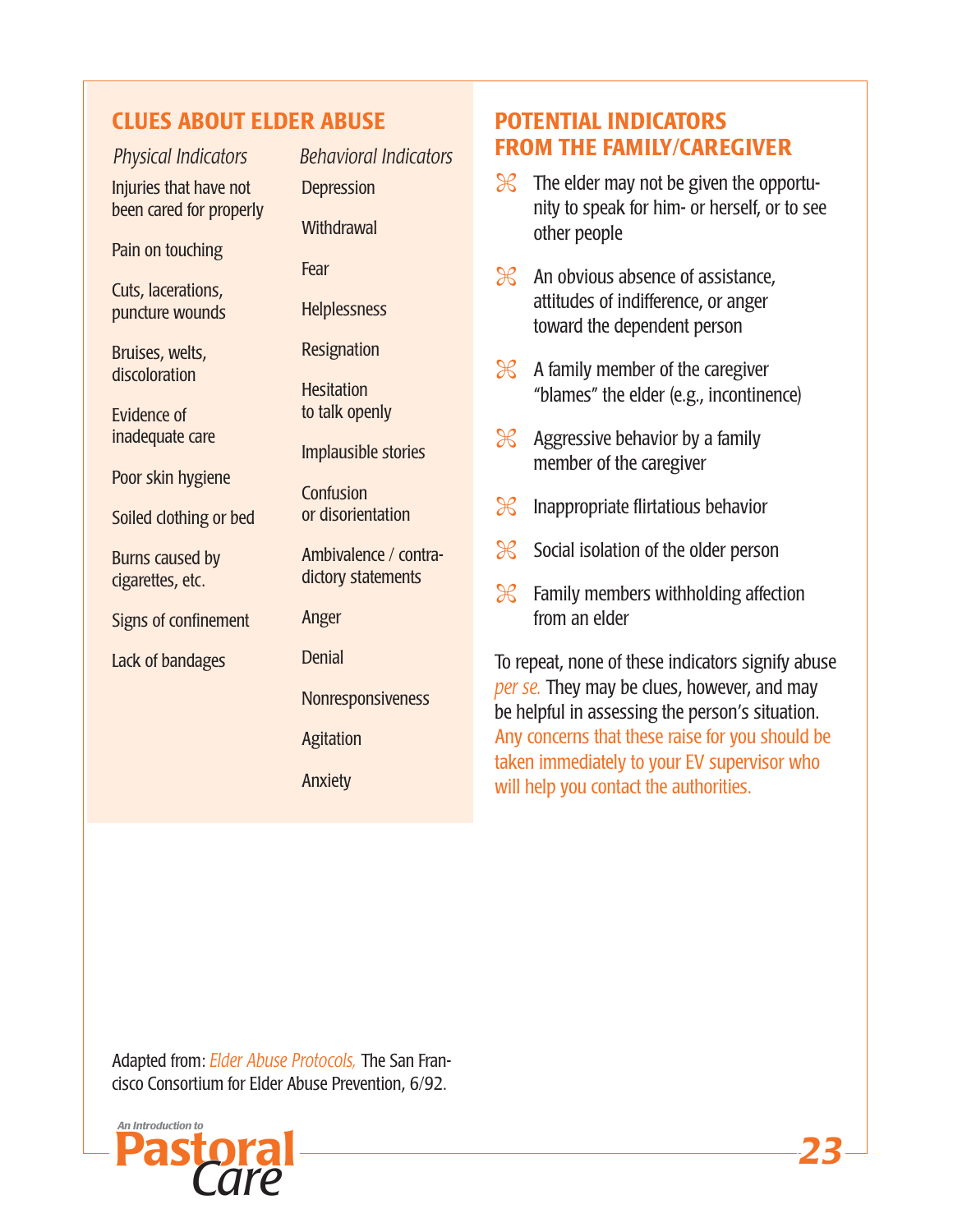## Assignment: Lesson Five

More time will provided for discussion of these issues in your EV training session.

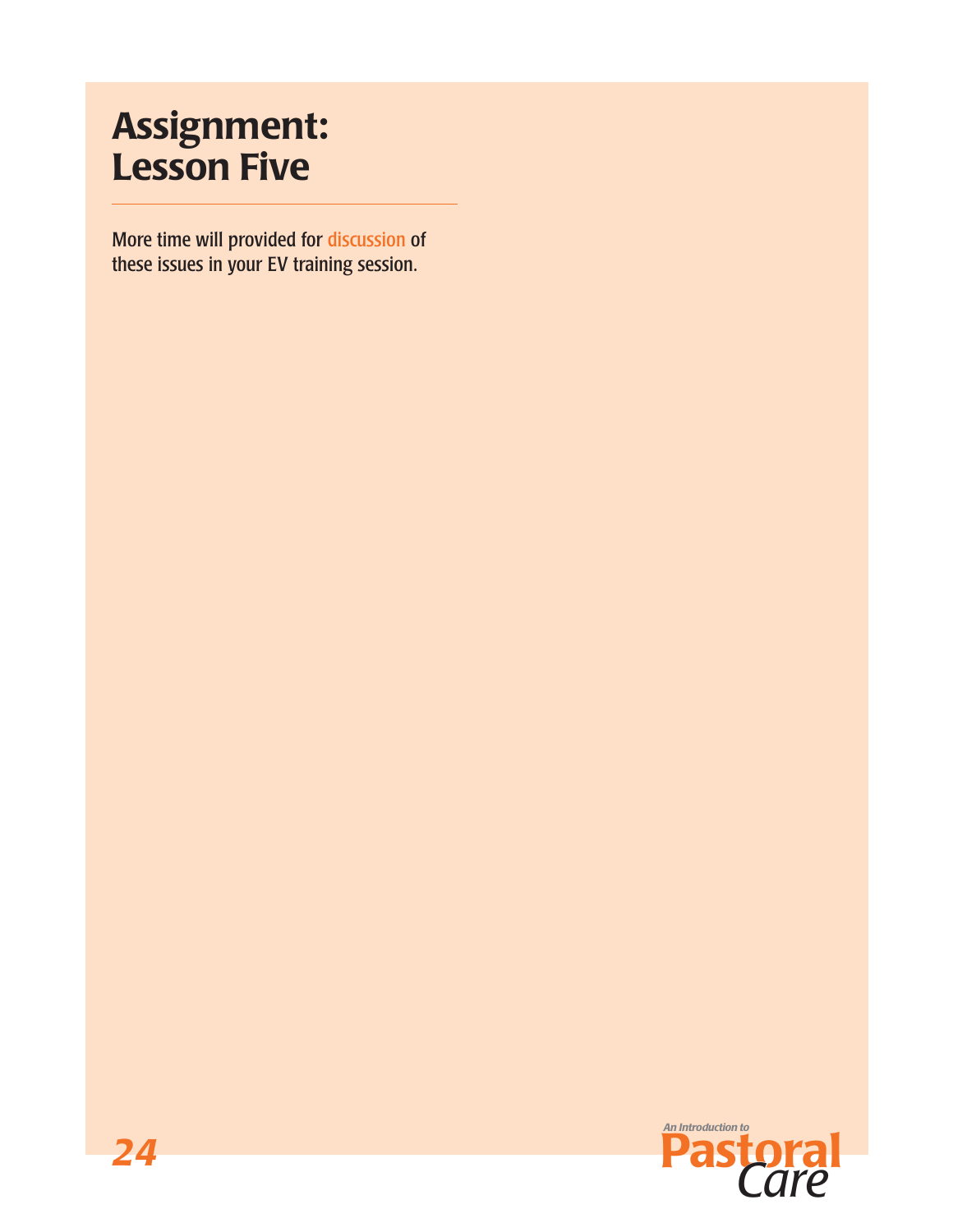## Lesson Six: Healing Ministry

**Example 13** ucharistic Visitors are not healing min<br>ters, but they are frequently called upo<br>say prayers that include healing prayer<br>for those they are ministering to. It is most ucharistic Visitors are not healing ministers, but they are frequently called upon to say prayers that include healing prayers beneficial for you as a Eucharistic Visitor to have a fairly clearly articulated sense of your own understanding of what healing entails, how it happens, and what we are doing when we offer healing prayers for someone or some community.

Over the course of your ministry you may be confronted with many of these questions —

- $\mathcal{R}$  What is God punishing me for?
- $\mathcal{R}$  If I just had enough faith, wouldn't I be healed?
- $\mathcal{R}$  Why won't God heal me?
- $\mathcal{H}$  If God is so loving, how could God do this to me?
- $\mathcal{R}$  Why doesn't God hear my prayers?
- $\mathcal{R}$  Do you believe in miracles?
- $\mathcal{R}$  Can God do a miracle for me?
- $\mathcal{R}$  Is it a sin to want to die?
- $\mathcal{R}$  Why is God making me stay here?

Most of the time when you hear these questions, you are not being asked to provide answers. You are being asked to sit with the person in the uncomfortable disquiet that often accompanies this kind of questioning and pondering. Trying to provide clear definitive answers to the great mysteries of life is counterproductive to effective pastoral care and to faith formation.

Remember that one of the natural stages of faith development is the searching stage. Even deeply devout Christians will find themselves occasionally reentering a searching stage in their lives. This is all the more true when one is facing some life crisis. Often this searching is about checking to see if the answers one has found in the past still hold water in this new crisis. Often this is also about the art of living in faith, living with the ambiguities, uncertainties, and hopes that attend the life of faith.

When you hear these questions from someone you are ministering to, hear it as a sign of their trust in your ability to walk the spiritual journey with them in times of discomfort and uncertainty. Your work in these times is not to provide some kind of insurance policy or easy answers to life's difficult questions. Your work is to be a faith companion, a fellow pilgrim on life's journey.

*Shalom* is a wonderful Hebrew word, richer in meaning than any synonym we can offer for it in English. *Shalom* is peace. *Shalom* is healing. *Shalom* is well being. *Shalom* is fulfillment. *Shalom* is wholeness of body, mind, and spirit.

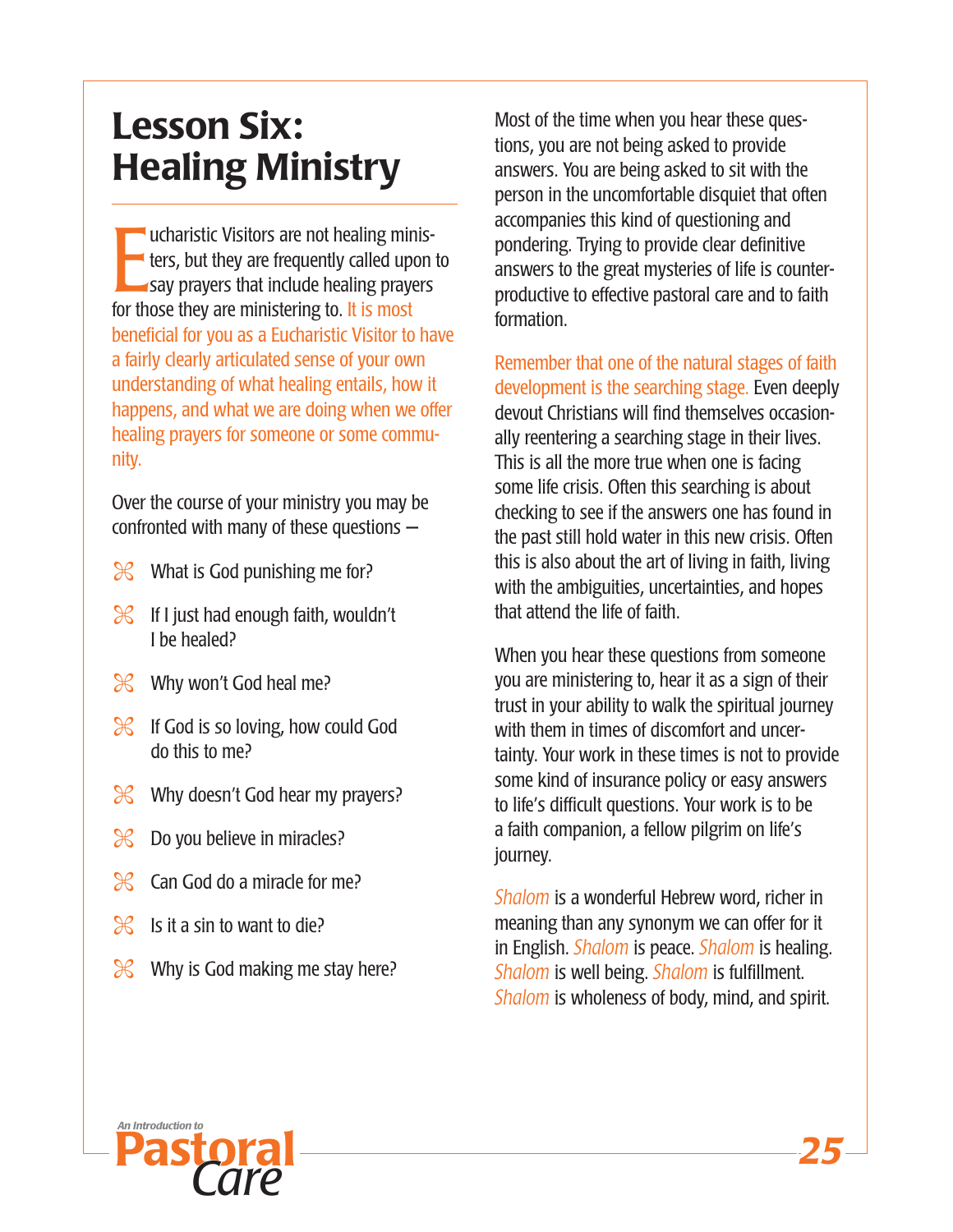*Shalom* is wholeness of the human body and the body politic. When we pray for healing in our lives, perhaps what we are most praying for is *Shalom.* As you enter into healing prayers with those you visit, you may want to share this concept of *Shalom* with them. When they pray for healing and do not yet realize it, perhaps it is beginning in a different part of their lives or their world than where they are seeking it or attending. What God wants for all of us is to bring us to the place of *Shalom.* The journey of how we get there and in what order that healing comes is different in the life of every faith filled person. Our prayers are never fruitless. Our hopes are never in vain. But God is doing more than we can desire or pray for.

In your training as a Eucharistic Minister you had the opportunity to practice creating prayers built on a collect form.

The structure of a collect is a five-part structure. It includes —

- 1 Address to God
- 2 Description of Who God is/What God does for us
- 3 Petition (which may end with an affirmation of what may result from the granting of this petition)
- 4 Acknowledgement of the Trinity or some other concluding acknowledgement of a person of the Trinity
- 5 The community's *amen.*

You may want to spend some time practicing creating healing prayers based upon this prayer model.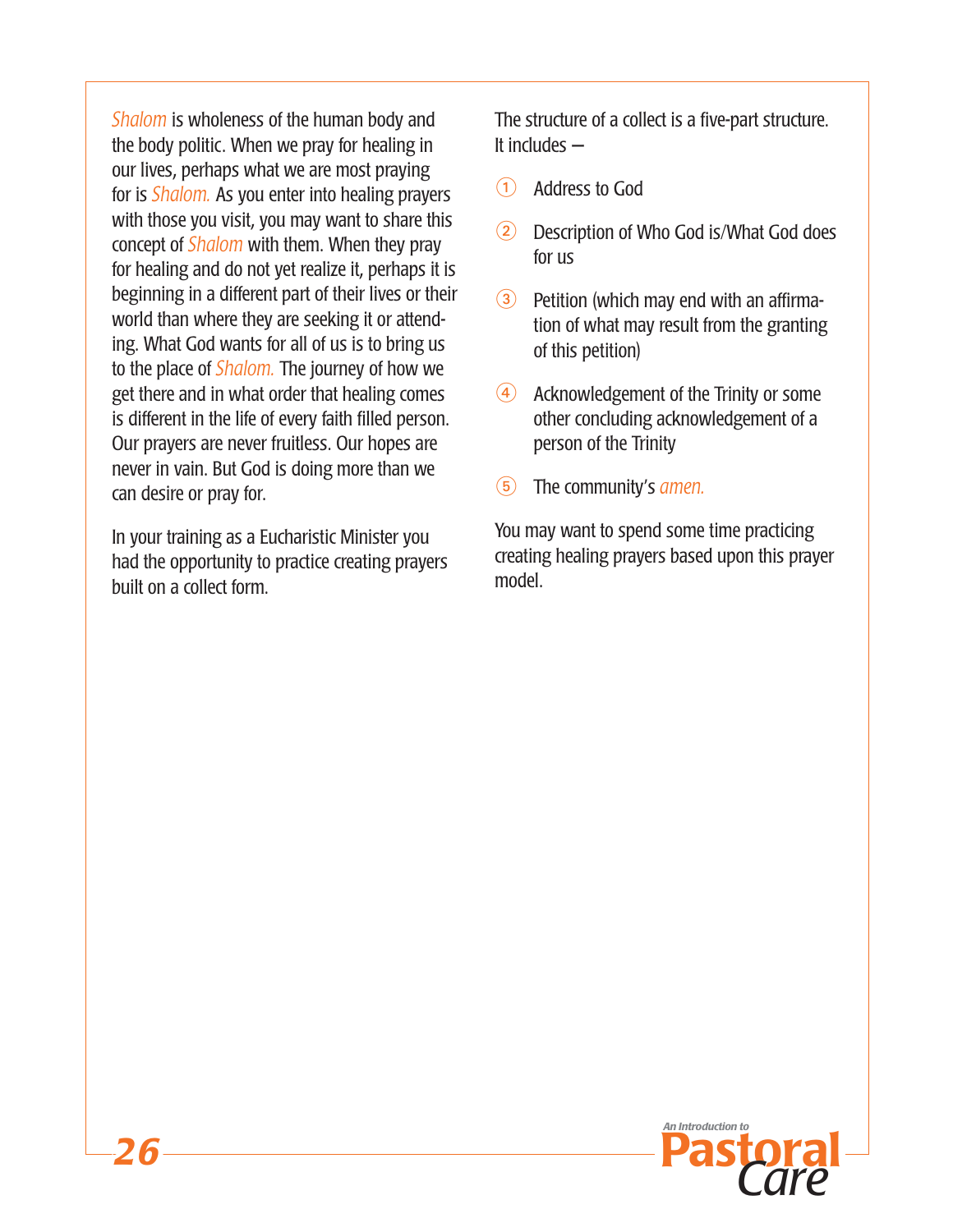## Assignment: Lesson Six

What have been the most important moments of healing in your life? Describe a time in your life when you experienced healing.

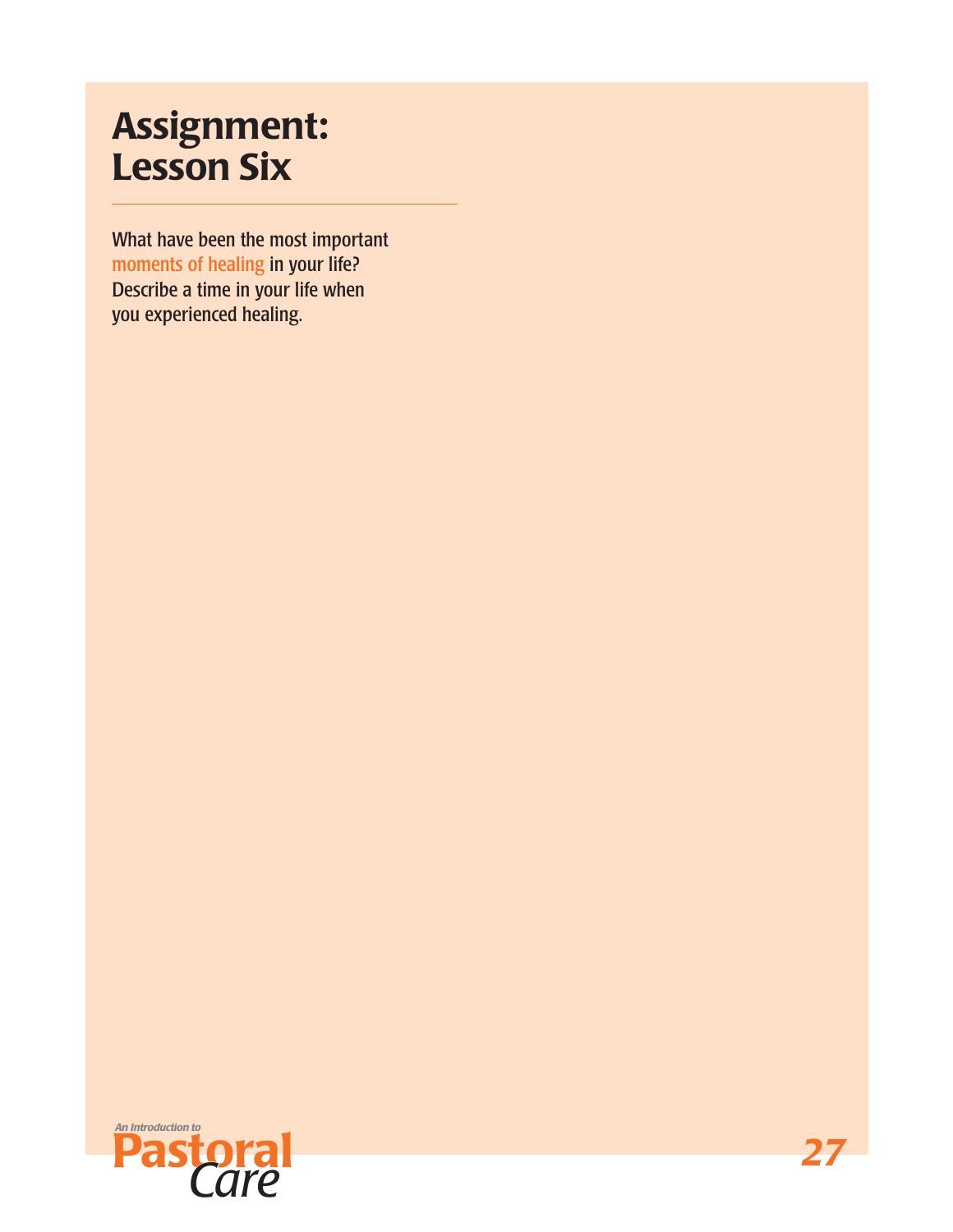## Lesson Seven: Pastoral Care and Personal Spirituality

In the section on issues of death and dying<br>in Eucharistic Visitor ministry, we began to<br>explore the importance of setting boundar-<br>ies and doing self-care if one is to function in a In the section on issues of death and dying in Eucharistic Visitor ministry, we began to explore the importance of setting boundarhealthy way within a Eucharistic Visitor ministry. One vitally important aspect of pastoral care and personal spirituality is the issue of self-care. Most often the cause of ministry burnout within the church is a lack of self-care and communal nurturing of the community's caregivers. It is vitally important to your long-term success as a Eucharistic Visitor that you learn from the beginning to set boundaries, to acknowledge your own physical and spiritual limitations, and to seek help when you need it.

While every congregation is different, one valuable rule of thumb in EV work is that one should limit the number of visits one makes in a week to two or less. In many congregations this will mean that it is not possible to visit everyone in need of a Eucharistic Visit on every Sunday. Less frequent visits are more helpful than hurried visits.

Eucharistic visits are a gift and a blessing if they are done with graciousness, open heartedness, and a sense of the abundance of God's love being manifest through the visit. When EVs strive for seeing too many people in a day or week,

it is very easy to lose sight of this deep grace being expressed. Visits may then grow routine, perfunctory, or may grow physically and emotionally exhausting for the visitor. Avoid this by setting reasonable limits.

#### One of the most important pieces of self-care an EV can do is taking others along on the visit.

This provides a fuller sense of the church coming to visit, not just the visitor coming to visit. It allows for a debrief partner if it has been a difficult visit. It also allows for a deeper moment of celebration as all gather around the Eucharistic table to receive Communion. Another advantage to team visits is they discourage the development of dependent relationships between the visitor and the parishioner. There are very real limits to what ministry a Eucharistic Visitor can provide. Shared visits help everyone remain clear about what is appropriate EV work and what is an over stepping of the boundaries of the relationship.

Another important aspect of self-care in EV ministry is continued involvement with the larger community. EVs should be regular attendees at Sunday (or Saturday) worship. They should have a clear sense of the larger community they represent in their visits. They should be able to bring news from the larger community to the person they are visiting because they are, indeed, full active members of that community. Becoming a spiritual lone ranger is extremely dangerous in any care-giving ministry. EVs need to be learning, growing, nourished members of the community if they hope to be able to nourish others.

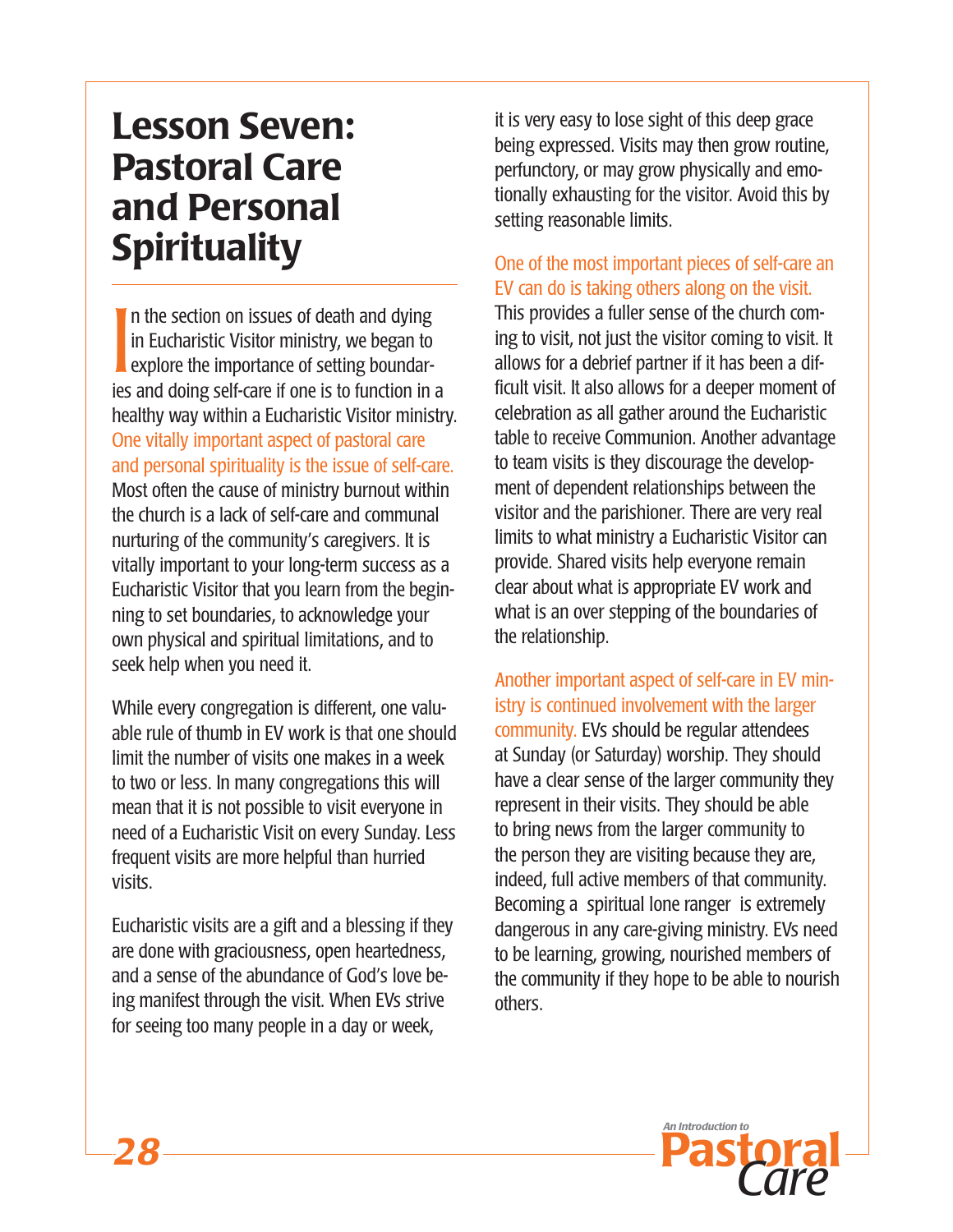One way to help insure that we are learning and growing as Christian persons is by developing a rule of life. A rule of life is a covenant with God regarding how one will live their daily, weekly, monthly, and annual life. A rule of life often articulates what one's prayer patterns will be. It states what one hopes to accomplish spiritually in the next piece of one's life. It identifies whom you will allow to hold you accountable for the living out of the rule.

Some people use a rule of life developed by a religious community. Some may even choose to associate themselves as a third order member of that community. Others may find that programs like the AA 12 step program help them to develop a useful frame for how to live their lives with purposefulness and spiritual consciousness.

Developing a rule of life can be a very important step in one's spiritual development. Your priest may be able to help you do that work. Or your priest may refer you to a list of professional spiritual directors who can be a resource to you in developing a rule of life and setting clear boundaries for your ministry. If you seek out a professional spiritual director you should anticipate paying for their services. Spiritual directors are highly knowledgeable, pastorally trained persons whose life work is helping others explore the wealth of spiritual resources that are part of the greater religious spiritual tradition. Spiritual directors are often well versed in methods of prayer and meditation and can help you find the right prayer path for your own life as well as help you learn how to build a life with spiritual balance.

Others find that their needs for spiritual accountability and direction can be met through either a spiritual peer mentor relationship or a group experience. Your EV group can become a spiritual formation group, but only if you all covenant to be this to one another. In a spiritual formation group one has permission to nurture one another in faith, speak the truth in love, to pray for one another in times of need and on a regular basis, and to call one another to accountability when it is required.

Spiritual direction done either individually or through group direction can be a deeply rich and life giving process. As a licensed pastoral care giver in your community, it is highly recommended that you receive direction from some source.

At bare minimum, all Eucharistic Visitors should have one sit down meeting a year with their congregation priest or someone designated by their priest to discuss the nature and development of their ministry. In many congregations one will find that the expectations regarding ministerial accountability are considerably higher. Under no circumstances should an EV function for years on end without supervision. If you are ever placed in this position, insist upon the development of a supervisory/support relationship with a congregation leader.

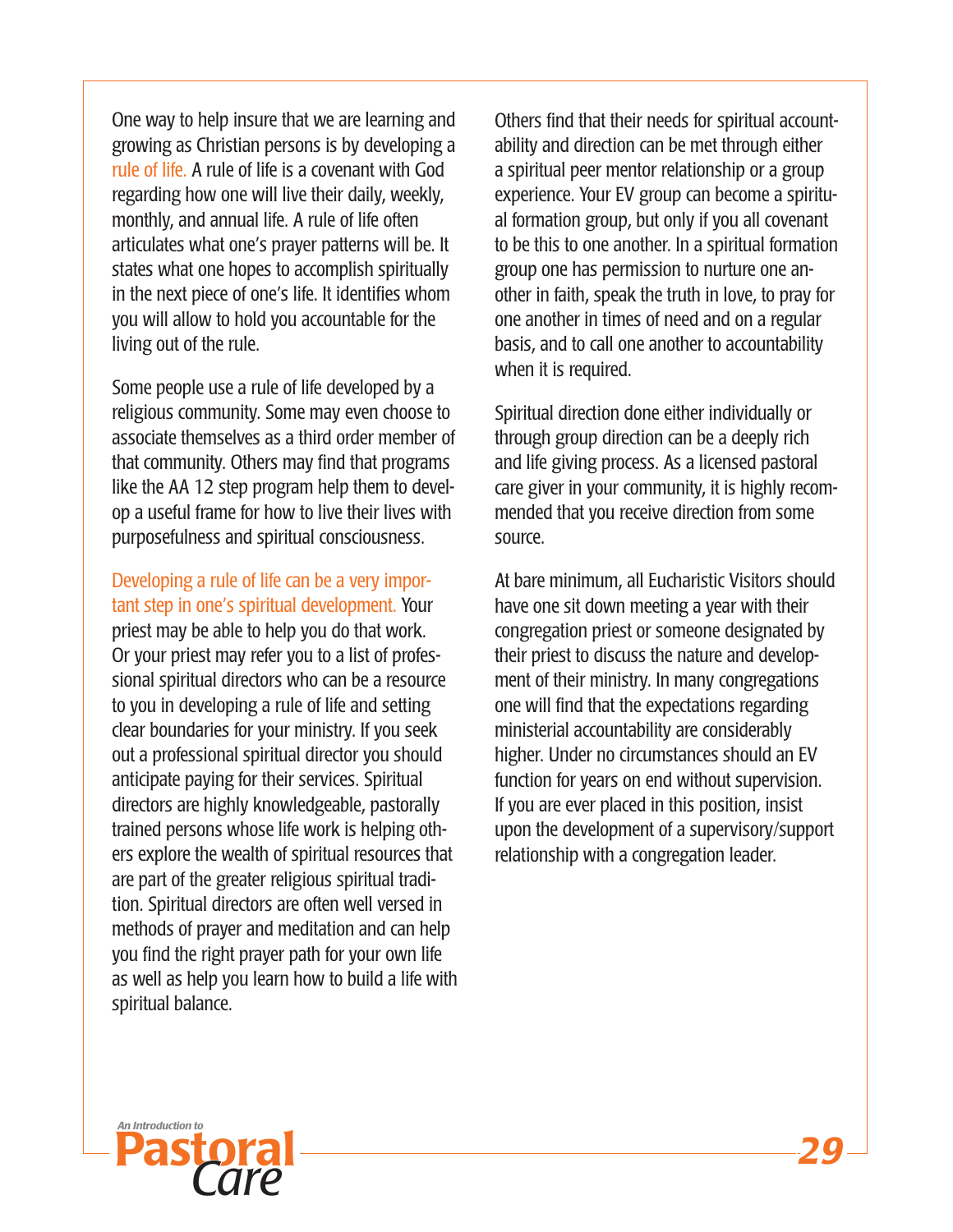## Assignment: Lesson Seven

Write down your rule of life. You may find these prompts helpful in creating or articulating that rule —

- 1 Christianity teaches that our God is a loving, compassionate God. One of my primary images of God is…
- 2 My faith has taught me these things about myself…
- 3 I commit myself to developing the following pattern of prayer for my life…
- 4 I intend to participate in communal prayer  $by...$
- $\overline{5}$   $\overline{5}$   $\overline{5}$   $\overline{5}$   $\overline{6}$   $\overline{1}$  can turn to for spiritual support and guidance.
- 6 I will share this rule of life with

remembering that it is through the love and support of a faith community and its members that I will be strengthened and nurtured to keep this rule of life.

\_\_\_\_\_\_\_\_\_\_\_\_\_\_\_\_\_\_\_\_\_\_\_\_\_\_\_\_,

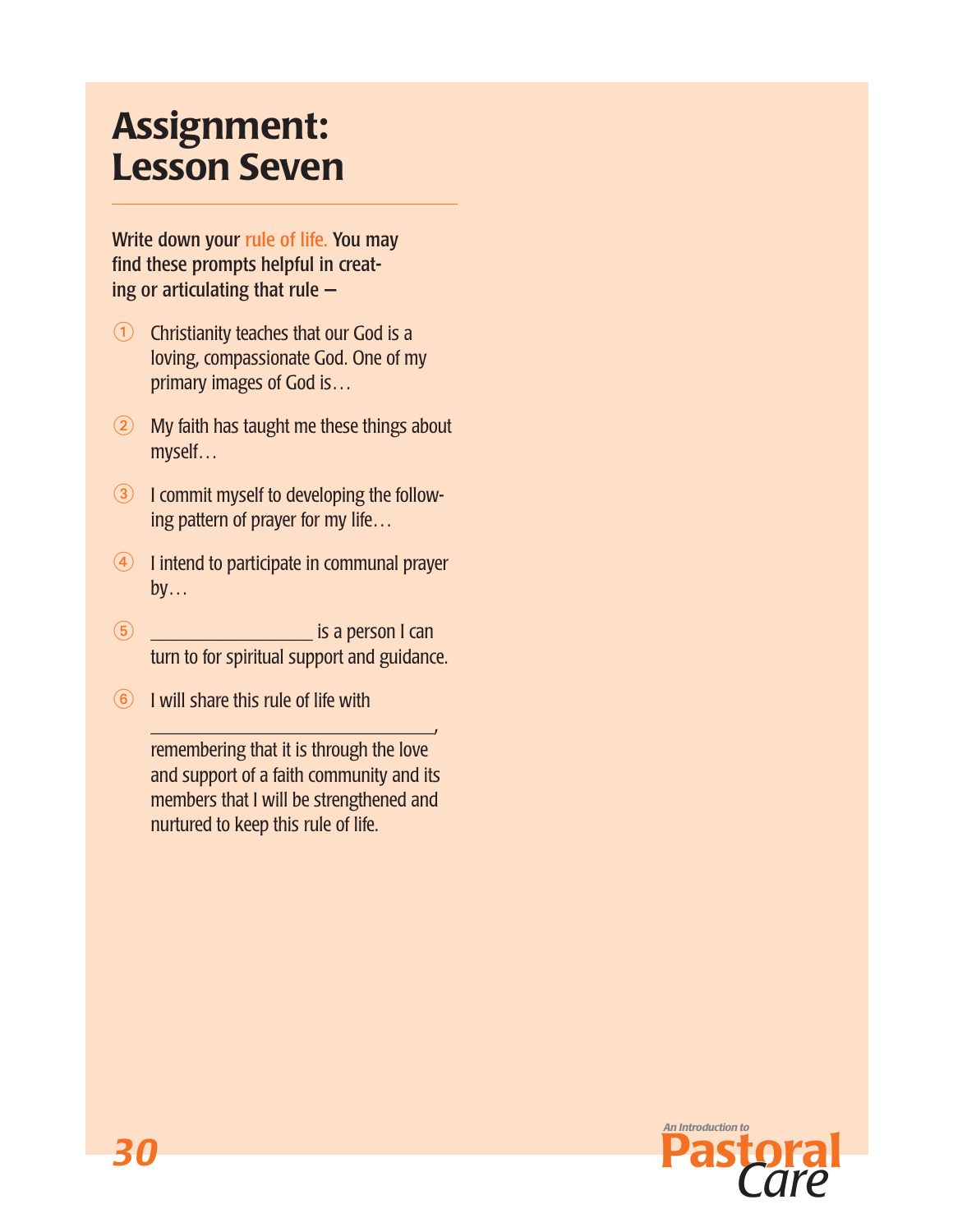## Lesson Eight: Eucharistic Visiting

**Many of you who have utilized this**<br>resource may have come to believ<br>through this process that your con-<br>nity is calling you to the ministry of Euchar resource may have come to believe through this process that your community is calling you to the ministry of Eucharistic Visitor.

Now that you have completed the written portions of this program, it is vitally important that you have the opportunity to explore this call by participating in several Eucharistic Visits where you function as the primary Eucharistic Visitor. Below you will find an outline for leading a Eucharistic Visit, a sample service you may choose to use, and the necessary forms to be completed by you and your visit supervisor prior to applying to be a Eucharistic Visitor.

If this is something you feel called to do and you have the active support of members of your community, please be in conversation with your priest and your Eucharistic Visitor coordinator regarding the appropriateness of your continuing this discernment process.

If, with the support of your congregation, you choose to pursue this ministry after completing your two practice visits, then bring these forms along with all your assignments from this workbook to the diocesan training event for Eucharistic Visitor ministry. Following this diocesan training event and receipt of your application, your congregation will receive notification if your license has been granted. If you do receive a license, you will be expected to participate in future training events to renew this license.

#### *Suggested Order for a Eucharistic Visit*

- $\mathcal X$  Conversation. Ask for news in the person's life. Talk about the community. Give a service bulletin and share congregation news.
- $\mathcal{R}$  If there are others present, ask the visitee if he or she would like to invite them to join you.
- $\mathcal{R}$  Give a copy of the service to the persons participating. (You will want to develop a service outline that you can use for this purpose using the prayers you find most suitable for ministry with this person. This may be a stock form you always use, or it may be tailored to meet the particular needs of the person being visited. A sample outline for the service follows.) Plan with those present what parts they will take (i.e., read the gospel? lead some of the prayers?) Decide what parts you will say together.
- $\mathcal{R}$  Set the table. If there are more people than wafers, break the wafers into pieces.
- $\mathcal{R}$  Read the collect and lessons for the day, or some other suitable Gospel passage if there is a need for greater brevity. If the strength of the person being visited allows for it, following the readings, say a few words about how the readings spoke to you or to the preacher. Then ask the visitee for any reflections.
- $\mathcal{R}$  Share a prayer time. Prayers may be either extemporaneous, a form of the prayers of the people, a confession, or collects or thanksgivings from the prayer book.

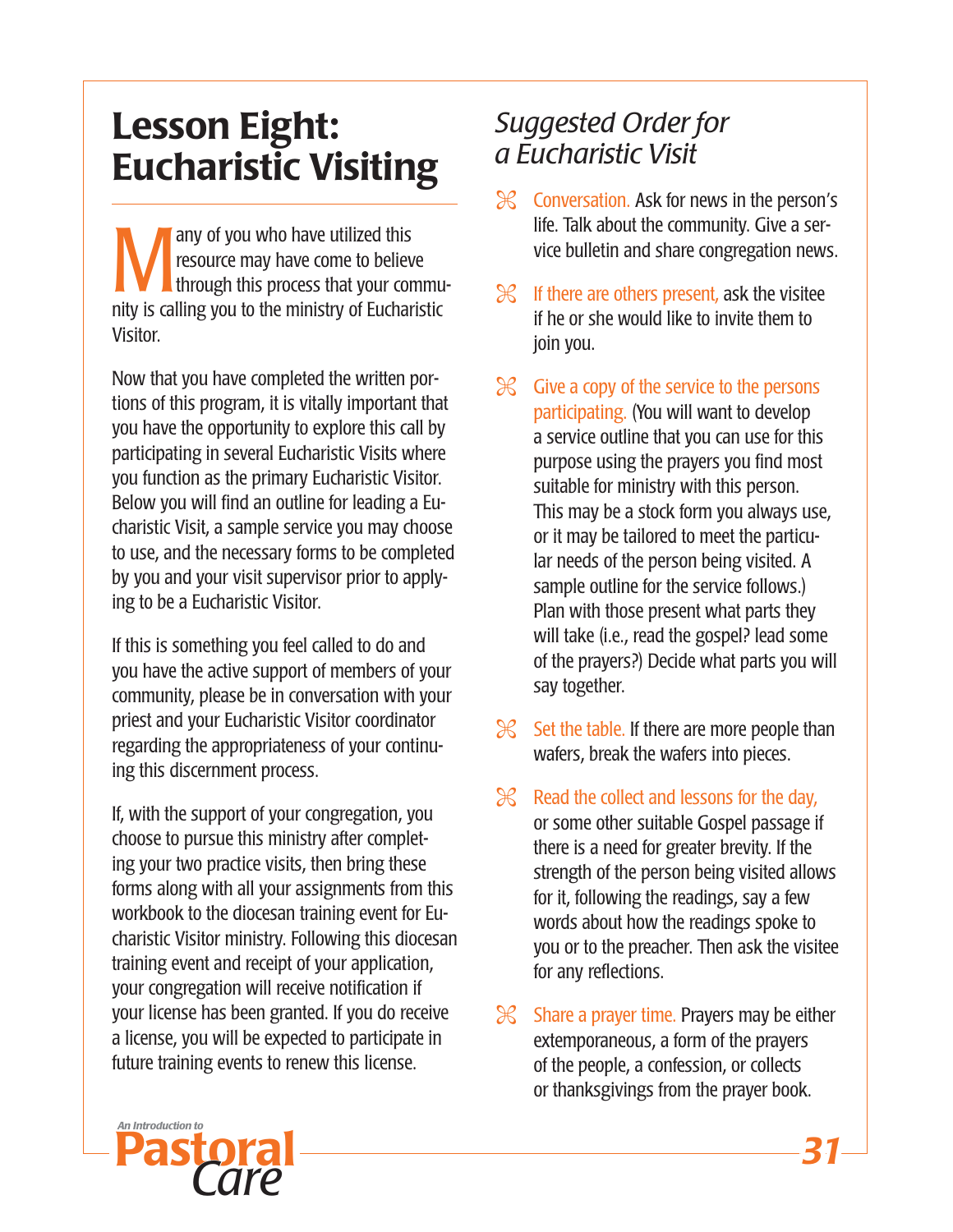Choose prayers appropriate to the visitee's situation (e.g. BCP page 458 ff., Ministration to the Sick, a birthday prayer, etc.).

The following prayer from Communion Under Special Circumstances (BCP 396–397) is an especially appropriate concluding prayer just prior to reciting the Lord's Prayer and administration of the Eucharistic elements.

"Almighty Father, whose dear Son, on the night before he suffered, instituted the Sacrament of his Body and Blood: Mercifully grant that we may receive it thankfully in remembrance of Jesus Christ our Lord, who in these mysteries gives us a pledge of eternal life; and who lives and reigns for ever and ever. *Amen."*

 $\mathcal{R}$  Say together the Lord's Prayer using the form that is most familiar to the person being visited.

 $\mathcal{R}$  Administer the elements to the visitee first, then to any others present, using the words of administration, then to yourself.

The Body of Christ — the Bread of Heaven.

The Blood of Christ — the Cup of Salvation.

- $\mathcal{R}$  Share a prayer of thanksgiving after receiving. Post communion prayers are found on page 365–366 of the BCP. A briefer extemporaneous prayer of thanksgiving may also be used.
- $\mathcal{R}$  Return the chalice and paten to their kit.
- $\%$  Say a dismissal. (BCP 366)
- $\mathcal{B}$  Bid farewell. Be sensitive to your relationship with the person visited, and give an appropriate good-bye gesture and leave.

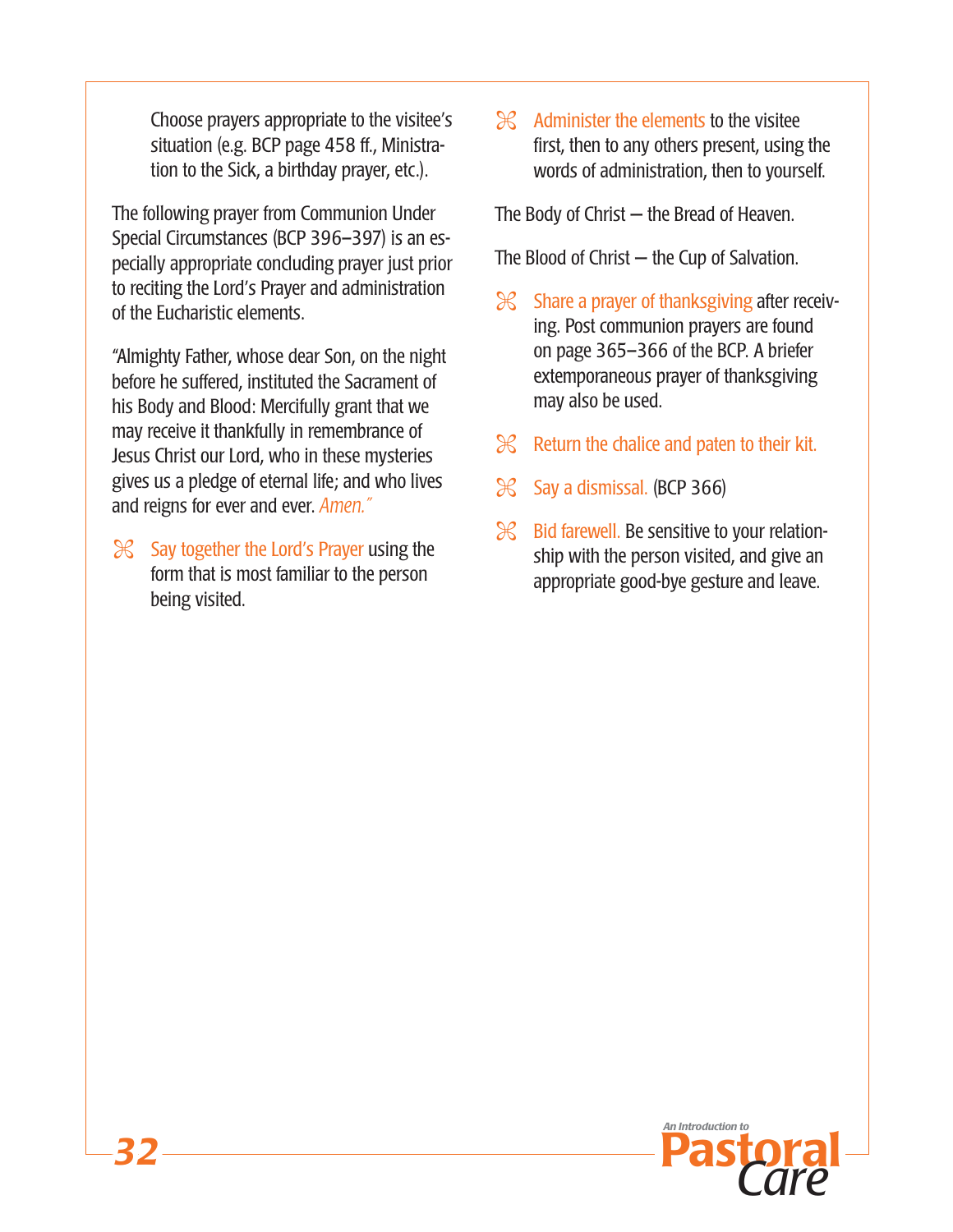### Distribution of Holy Communion by Eucharistic Visitors to Persons Unable to Attend the Eucharist

**This form is designed to be used immediately after the Eucharist on Sunday or other principal celebrations. Eucharist Visitors should be accompanied by other per***his form is designed to be used immediately after the Eucharist on Sunday or other principal celebrations. Eucharist sons from the congregation when it is possible.*

*Officiant:* The Lord Be with you.

*Response:* AND ALSO WITH YOU.

*Collect of the Day is read.*

*The Gospel of the Day, or some other passage of Scripture appropriate to the occasion is read. Comments may be made about the sermon of that day.*

*Suitable prayers are offered.*

*The Lord's Prayer is said together —* Our Father Who Art in Heaven Hallowed Be Thy Name Thy Kingdom Come Thy Will Be Done On Earth as It Is in Heaven. Give Us This Day Our Daily Bread And Forgive Us Our Trespasses as We Forgive Those Who Trespass against Us And Lead Us Not Into Temptation, But Deliver Us from Evil. For Thine Is the Kingdom, and the Power, and the Glory, Forever and Ever. Amen.

*Or*

Our Father in Heaven, Hallowed Be Your Name,

Your Kingdom Come, Your Will Be Done, On Earth as in Heaven. Give Us Today Our Daily Bread. Forgive Us Our Sins as We Forgive Those Who Sin Against Us. Save Us from the Time of Trial, and Deliver Us from Evil. For the Kingdom, the Power, and the Glory Are Yours, Now and For Ever. Amen.

*Administration of the Holy Communion*

The Body of Christ — the Bread of Heaven

The Blood of Christ — the Cup of Salvation.

*Response:* AMEN.

#### *Post Communion Prayer*

"Almighty and everlasting God, we thank you for feeding us with the spiritual food of the most precious Body and Blood of your Son our Savior Jesus Christ; and for assuring us in these holy mysteries that we are living members of the Body of your Son, and heirs of your eternal kingdom. And now, send us out to do the work you have given us to do, to love and serve you as faithful witnesses of Christ our Lord. To him, to you, and to the Holy Spirit, be honor and glory, now and for ever. *Amen."*

*Officiant:* Let us bless the Lord. *Response:* THANKS BE TO GOD.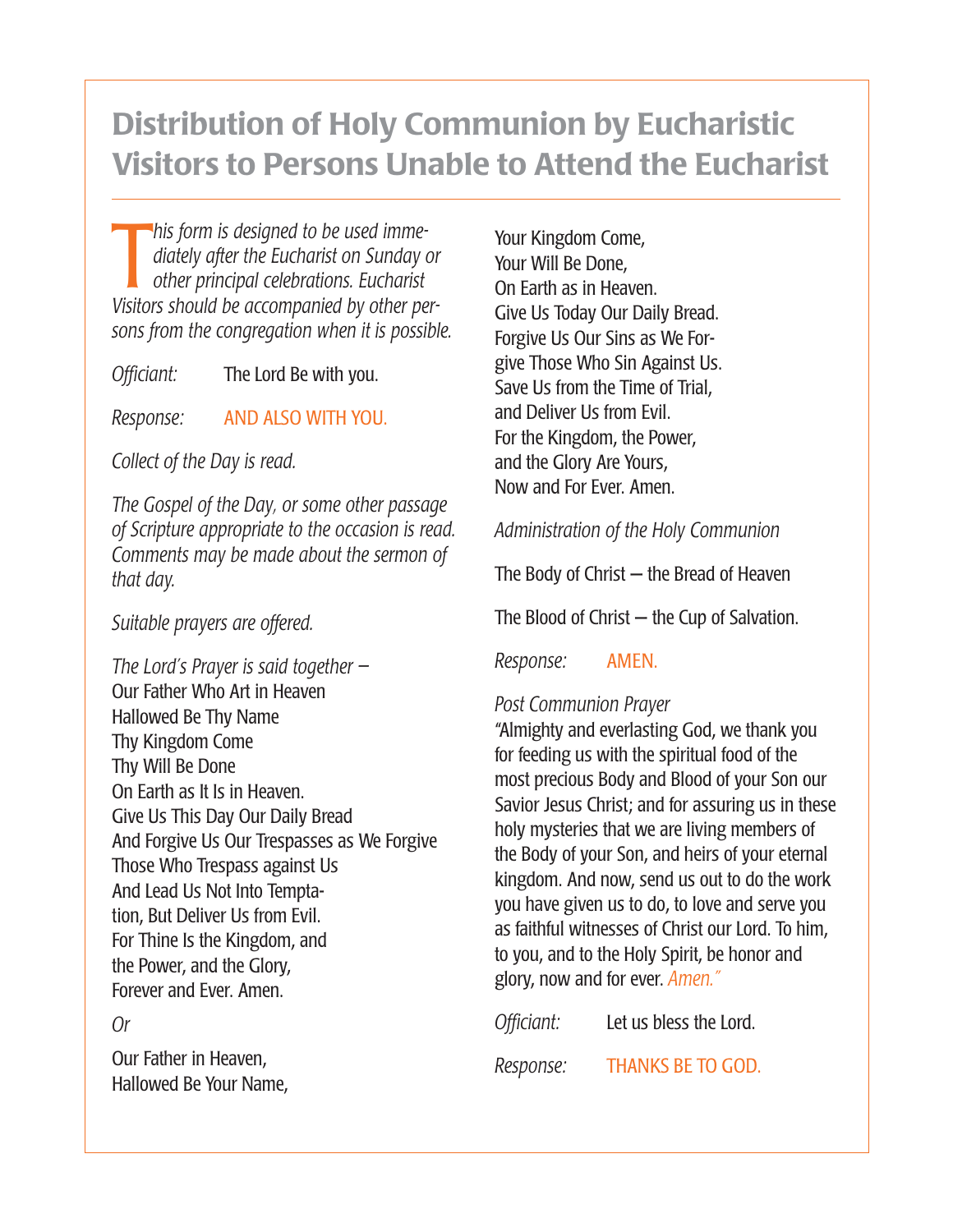## Procedure for Returning Communion Kits

**I**<br>IIC f the communion kits are not emptied and rinsed shortly after their use, they will become stained, sour, and unsuitable for further use. The EV can assist in the preservation of the vessels by following the procedure listed below.

#### As soon as possible after use —

- 1 Dispose of leftover wine by either consuming it or pouring it onto the ground or down a piscina — not down the drain.
- 2 Consume any leftover bread or wafers.
- 3 Wash the cruet, chalice and cork in hot water in a dishpan or large bowl. Pour this water out onto the ground or into a piscina also.
- 4 Rinse cruet, chalice, cork and paten in warm water and dry with a clean towel. (This water may go down the drain.)
- 5 Return all pieces to the kit, placing the cruet upside down in the kit so that the inside can dry. Put the cork in the chalice so it won't get lost.
- 6 Return soiled linens, unused linens and kits to the location agreed upon by the altar guild and EV coordinator.
- 7 Record that the ministry was performed, based upon the direction you have received from the EV coordinator. Often this will involve recording visits in the congregation's service registry.

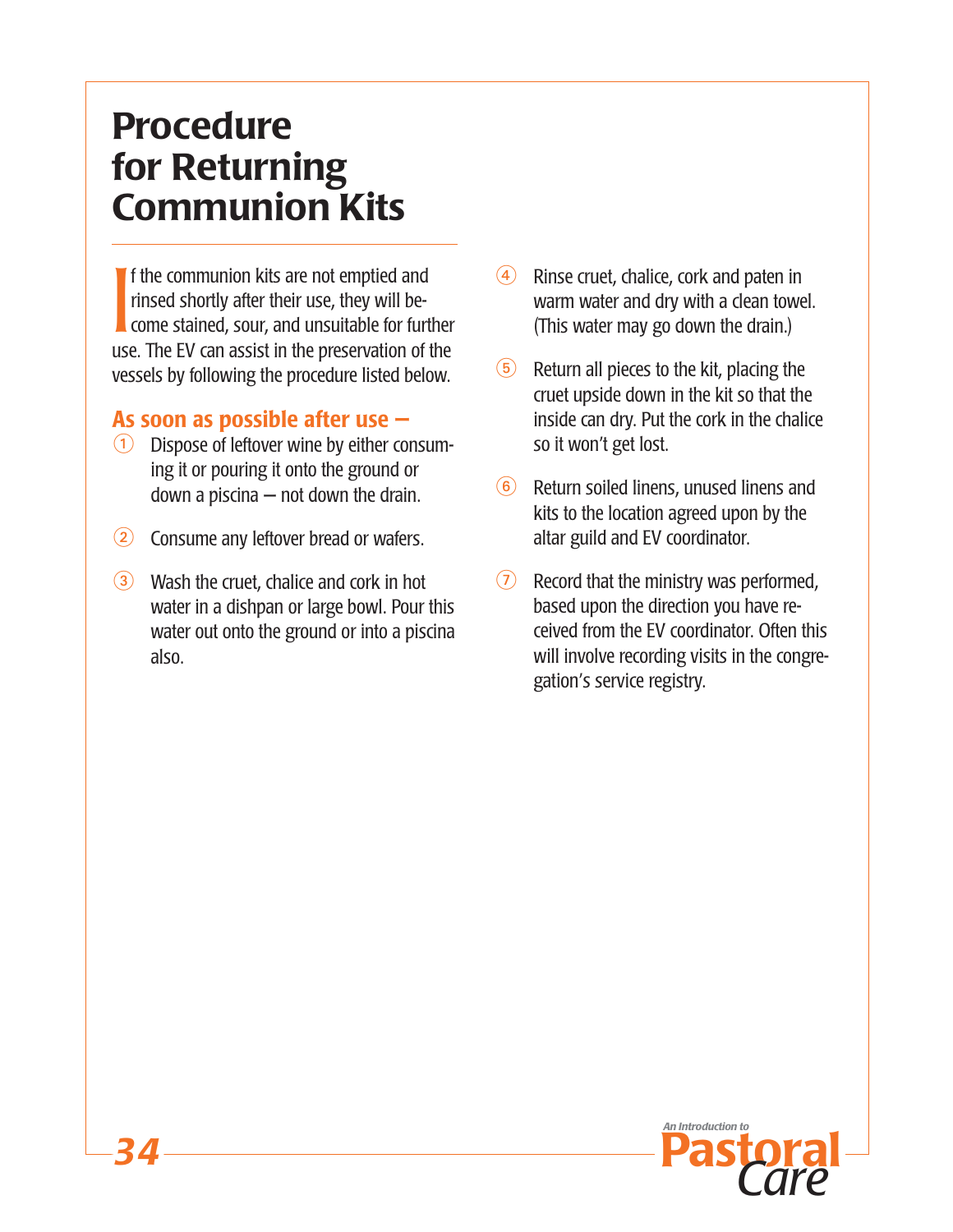## Skill Practice Visit One

For EV Candidate (name):

*This is to be discussed and signed after the first supervised EV visit and submitted at the final EV training session.* 

IMPORTANT NOTE: The application to be licensed as a Eucharistic Visitor in the Diocese of California cannot be submitted without the submission of this form.

Questions to be considered by the licensed EV supervising the visit

- $\mathcal X$  Was the EV candidate sensitive to the needs of the parishioner?
- $\mathcal{H}$  How did he/she build rapport from the start of the visit?
- $\mathcal{H}$  Was a copy of the "service" offered?
- $\mathcal{H}$  How was "who does what?" handled?
- $\mathcal{H}$  Was there an appropriate level of reverence about the service?
- $\mathcal{R}$  Did he/she offer a copy of the congregation bulletin?
- $\mathcal{H}$  How were the elements administered?
- $\mathcal{H}$  How was the close handled (including the return of the vessels to the kit)?

*1 of 2*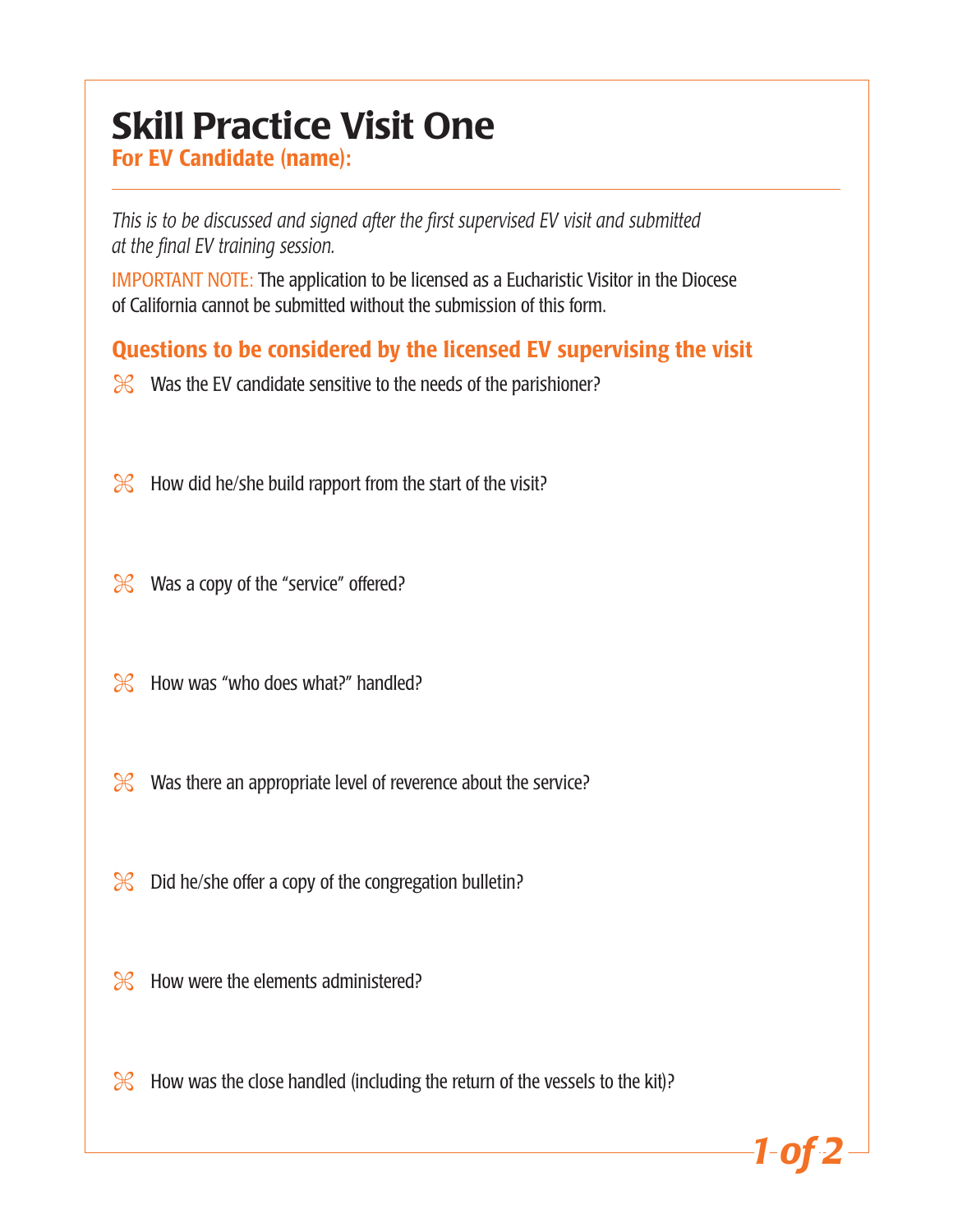## Skill Practice Visit One

For EV Candidate (name):

Follow-up questions, to be asked of the EV candidate, at the end of the visit

 $\mathcal{H}$  How did it go?

- $\mathcal{R}$  What went especially well?
- $\mathcal{R}$  What would you do differently?
- $\mathcal{R}$  Questions for the congregation member being visited, if appropriate:
- $\mathcal{H}$  How did the visit go?
- $\mathcal{R}$  What was done especially well?
- $\mathcal{R}$  What suggestions do you have for the Eucharistic Visitor?

*I have discussed these questions with the named candidate and offered the parishioner receiving the visit the opportunity to also offer feedback and support to this new Eucharistic Visitor.*

Signature of EV supervising the visit Signature of EV candidate

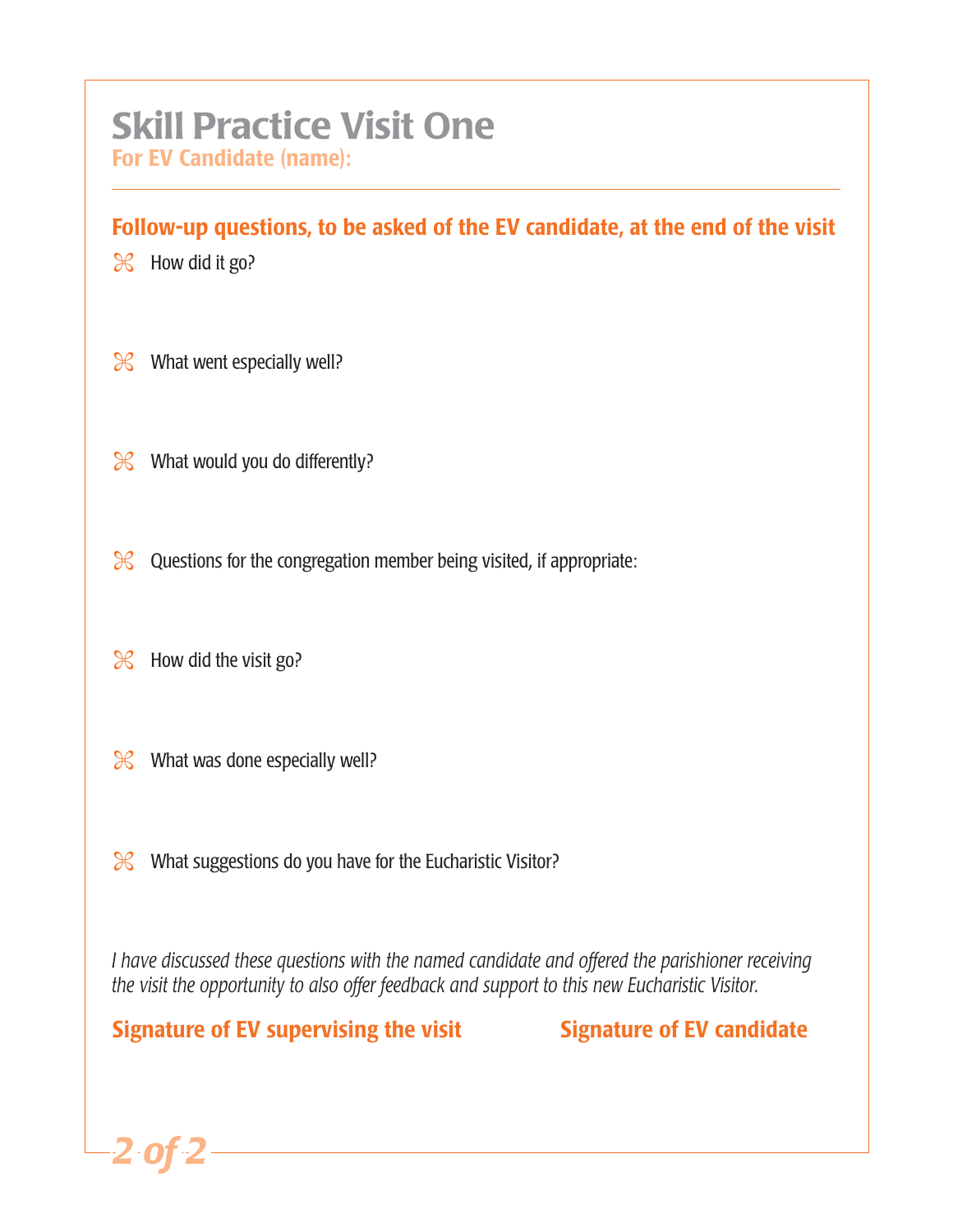## Feedback Form for Supervised EV Visit Two

For EV Candidate (name):

*This is to be completed after the second EV visit and signed by the EV Visit Supervisor and submitted at the final EV training session.* 

*IMPORTANT NOTE: The application to be licensed as a Eucharistic Visitor Diocese of California cannot be submitted without the submission of this form.*

#### *Eucharistic Visitor On-Site Visit*

*Please either type or print clearly:*

Your name

**Congregation** 

Place of Visit

- 1 Describe the preparation you made before the visit:
- 2 Describe the aspect of your visit that was most affirming of your call to this ministry:
- 3 Describe the aspect of the visit that was most challenging:
- 4 Describe the reaction of the person you visited:

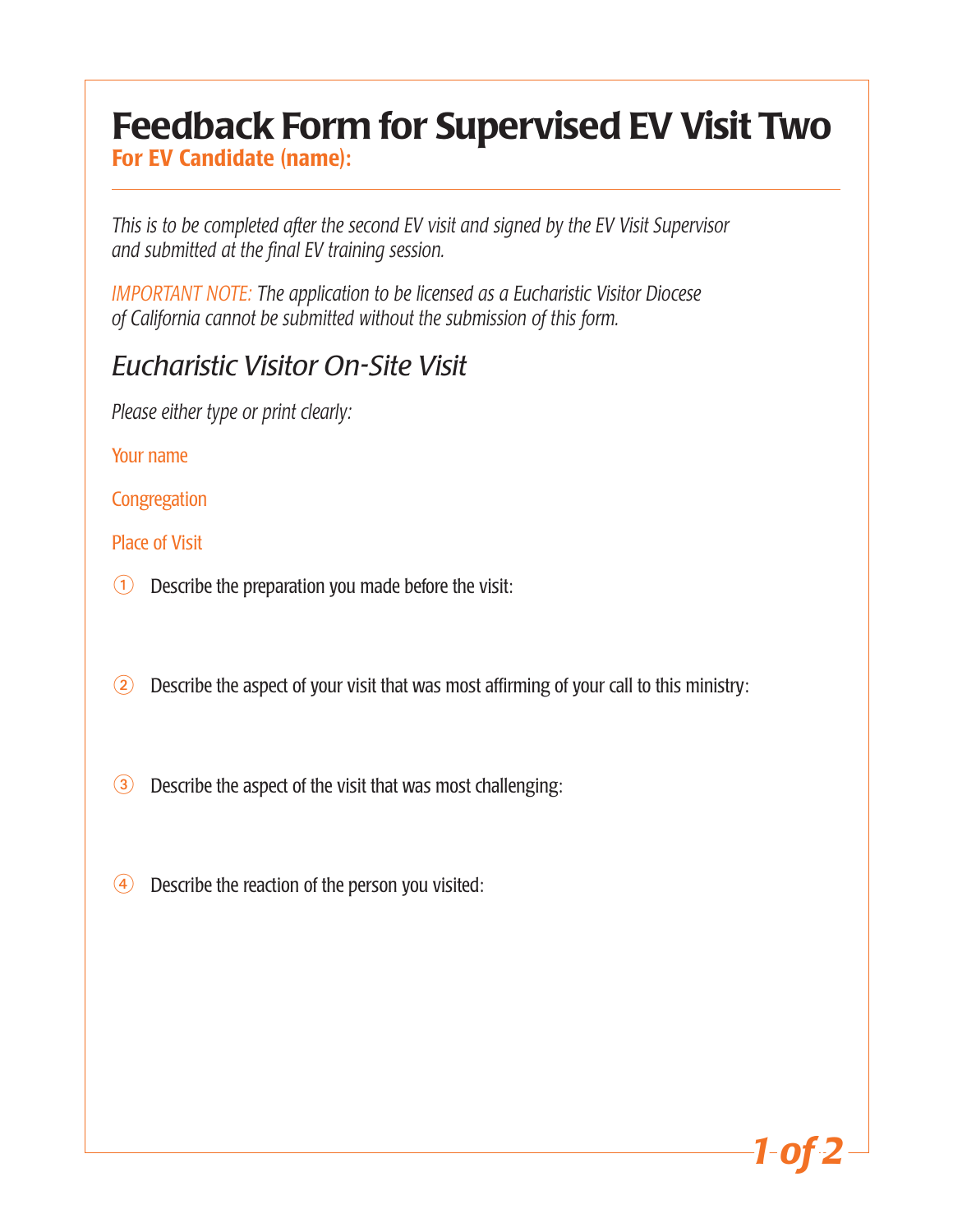#### Feedback Form for Supervised EV Visit Two For EV Candidate (name):

- 5 In what ways was Christ present in this visit?
- 6 Were there good (or bad) surprises? Explain.
- **7** What did you learn from this visit?
- 8 What would you change about our training program to prepare you better?
- 9 Other comments:

#### Supervisor's Comments

- $\mathcal{R}$  Is this person ready to be licensed or is additional work needed prior to licensing?
- $\mathcal{R}$  What particular strengths did the EV demonstrate in this visit?
- $\mathcal{R}$  In what aspects of Eucharistic Visitor ministry might additional practice, preparation or reflection be helpful for this EV candidate?

Signature of EV supervising the visit Signature of EV candidate

Date **Date** Date **Date** 

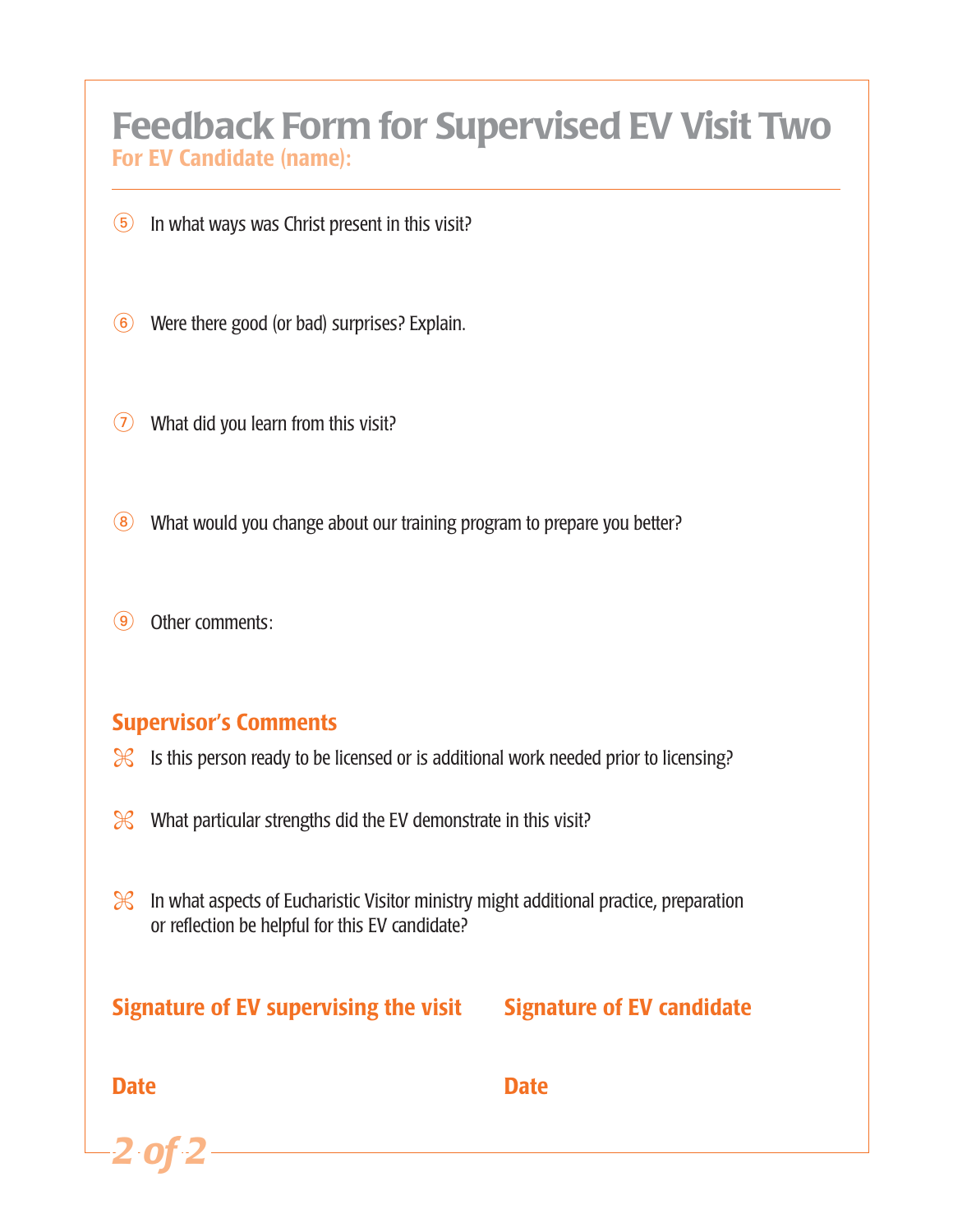## **Notes**